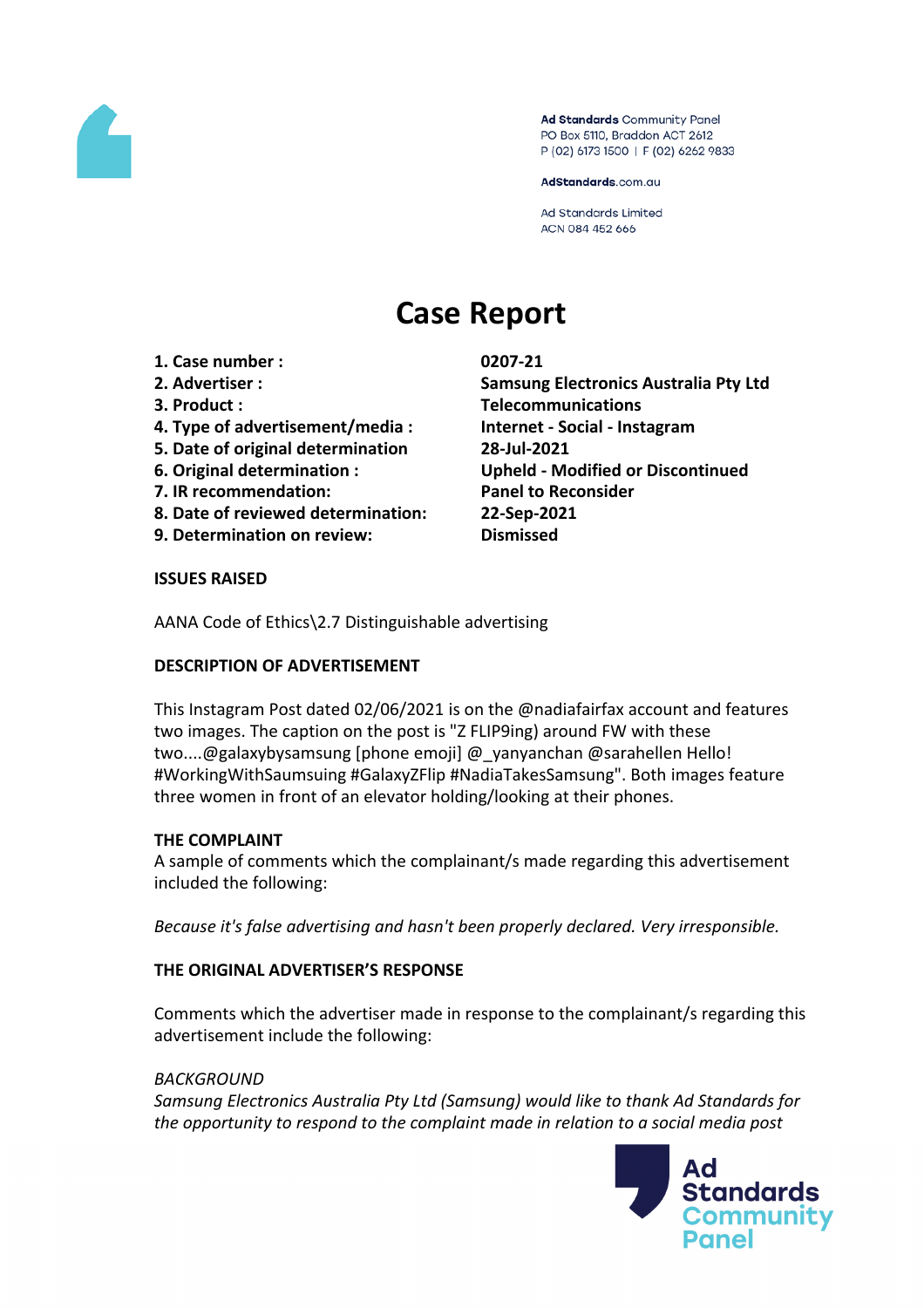

*published on 2 June 2021 by Nadia Fairfax, featuring the Samsung Galaxy Z Flip smartphone device (Post).*

*Samsung takes its responsibilities under the AANA Code of Ethics (Code) seriously and is confident that the Post complies with the Code.*

#### *SAMSUNG'S ASSOCIATION WITH MS FAIRFAX*

*Ms Fairfax was first engaged by Samsung as an influencer to promote Samsung's brand and products approximately seven years ago. Since that time, Ms Fairfax has been involved with a number of flagship product launches by Samsung. Samsung engaged Ms Fairfax to promote Samsung's folding phones (Galaxy Z Flip and Galaxy Z Fold2 phones) at the Afterpay Australian Fashion Week event, which took place in Sydney from 1-4 June 2021 (AAFW). Samsung was a sponsor of AAFW. While the exact terms of the engagement are confidential, the Post was not part of the deliverables under the AAFW engagement between Ms Fairfax and Samsung.*

#### *THE POST*

*The Post includes two static images of Ms Fairfax with two other women, all holding Samsung Galaxy Z Flip smartphones. The Post caption reads: Z FLIP(ing) around FW with these two.... @galaxybysamsung*

*@\_yanyanchan @sarahellen Hello!?*

*#WorkingWithSamsung #GalaxyZFlip #NadiaTakesSamsung*

*The Post also includes a tag or hyperlink to '@galaxybysamsung', an official Samsung Instagram account. We have uploaded screenshots of the Post together with this submission.*

#### *THE COMPLAINT*

*The complaint raises a concern that the Post is not clearly distinguishable as advertising, as required under section 2.7 of the Code. Samsung's position is that the Post is not advertising. However, if the Post is deemed to be advertising, Samsung submits that it is appropriately distinguishable as advertising. SECTION 2 OF THE CODE*

*There is no suggestion in the complaint that the Post raises any issues under Section 2.1 (regarding discrimination or vilification); Section 2.2 (regarding employing sexual appeal in an exploitative or degrading manner); Section 2.3 (regarding the presentation or portrayal of violence); Section 2.4 (regarding sex, sexuality and nudity); Section 2.5 (regarding strong or obscene language); or Section 2.6 (regarding Prevailing Community Standards on health and safety) of the Code. Samsung is confident that there are no such issues.*

*Samsung addresses Section 2.7 of the Code, which is the subject of the complaint, in more detail below.*

*SECTION 2.7 – DISTINGUISHABLE AS ADVERTISING Section 2.7 of the Code states Advertising shall be clearly distinguishable as such.*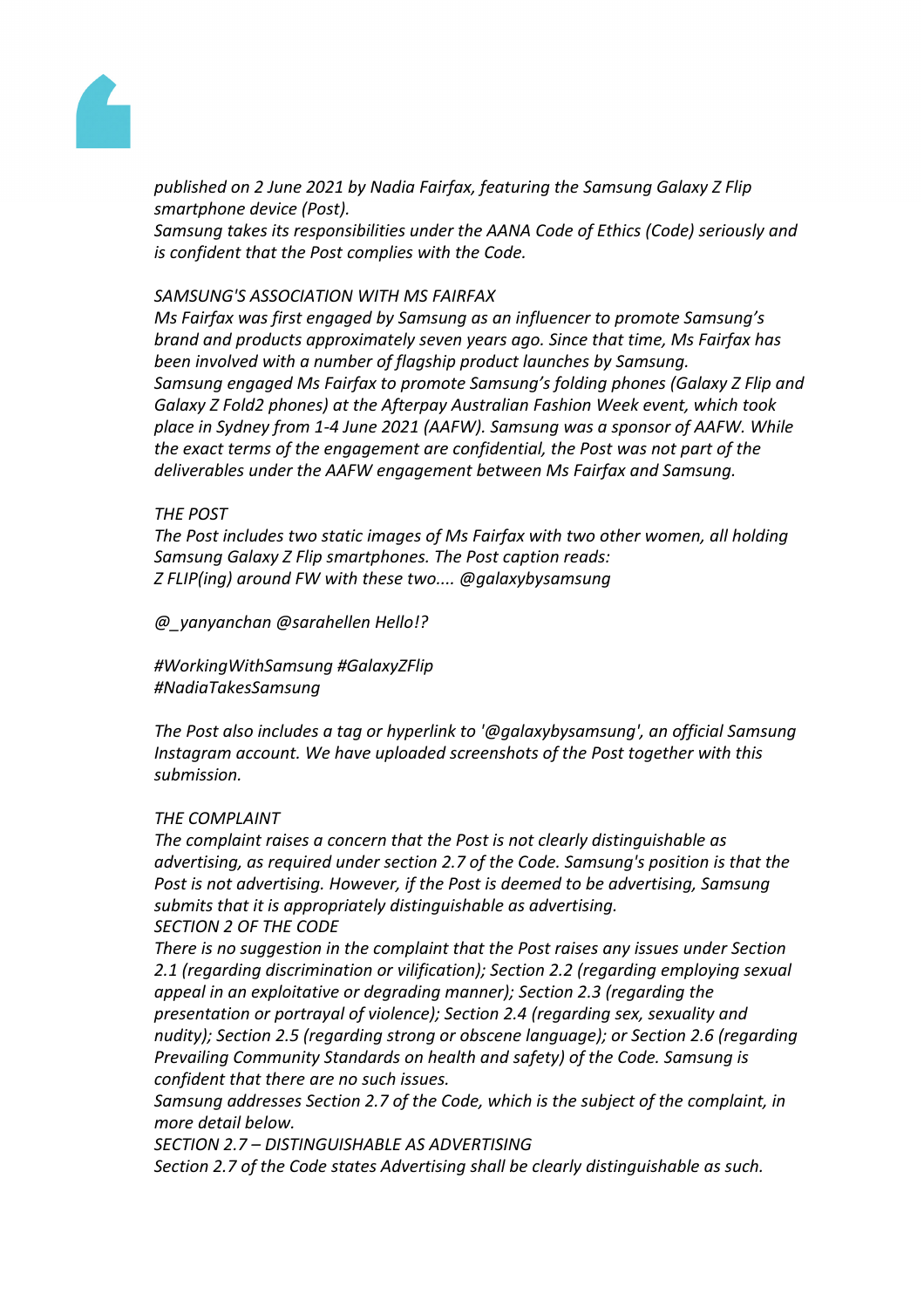

*Samsung does not consider that the Post constitutes an 'advertising or marketing communication'. Under the Code, advertising means: 'any advertising, marketing communication or material which is published or broadcast using any Medium or any activity which is undertaken by, or on behalf of an advertiser or marketer,*

*• over which the advertiser or marketer has a reasonable degree of control, and*

*• that draws the attention of the public in a manner calculated to promote or oppose directly or indirectly a product, service, person, organisation or line of conduct'. Notwithstanding Samsung's relationship with Ms Fairfax, the Post was outside the terms of Ms Fairfax's engagement with Samsung for the AAFW event; it was created and uploaded by Ms Fairfax on her own initiative and Samsung did not have prior knowledge of it. Unlike Ms Fairfax's Samsung-sponsored posts, there was no media spend allocated to the Post in order to attract users beyond Ms Fairfax's and Samsung's existing followers and Ms Fairfax did not use the "paid partnership with @GalaxybySamsung" handle or ' sponsored-' caption which she uses for Samsungsponsored posts, including posts associated with the AAFW event. Accordingly, Samsung submits that it did not have any reasonable degree of control over the Post. However, Samsung acknowledges that 'reasonable degree of control' is not defined in the Code, and that the Panel has previously deemed advertisers to have the requisite control in similar circumstances. Samsung therefore submits that, if (contrary to its primary submission) the Post is deemed to be advertising, in any event appropriate disclosures have been made for the reasons described below.*

*We refer to the following decisions of the Panel in which complaints under section 2.7 of the Code have been dismissed:*

*1. Where the hashtag '#crownpartner' was used to disclose a relationship between Anna Heinrich and Crown in Iieu of '#ad' or '#sponsored' (see Crown Melbourne Limited – 0057-21, available at*

*https://adstandards.com.au/sites/default/files/reports/0057-21.pdf). Other factors relevant to the decision were that the caption mentioned an award received by the advertiser, and that the post contained several hashtags referring to the advertiser, including one stating #crownpartner.*

*2. A post by Zoe Foster Blake which did not use the express tags '#ad' or '#sponsored', but was in any event deemed to be clearly identified as an advertisement (see Tourism Australia – 0158-21, available at*

*https://adstandards.com.au/sites/default/files/reports/0158-21.pdf). The Panel noted that the video in the post was a shared television commercial (which had clear branding for the advertiser and a call to action). The post included references to the material being a TV ad.*

*We also note the complaints based on section 2.7 of the Code in relation to advertising which:*

*1. only included the hashtag '#collab' in white writing on a white background which, taken together with use of the brand name and promotion of a sale was not sufficient to satisfy the Code's requirements (see Suboo – 0163-21, available at https://adstandards.com.au/sites/default/files/reports/0163-21.pdf);*

*2. featured a product and the brand's Instagram handle only, which were not sufficient to satisfy the Code's requirements (see Newcastle Distilling Co – 1065-21, available at https://adstandards.com.au/sites/default/files/reports/0165-21.pdf) and*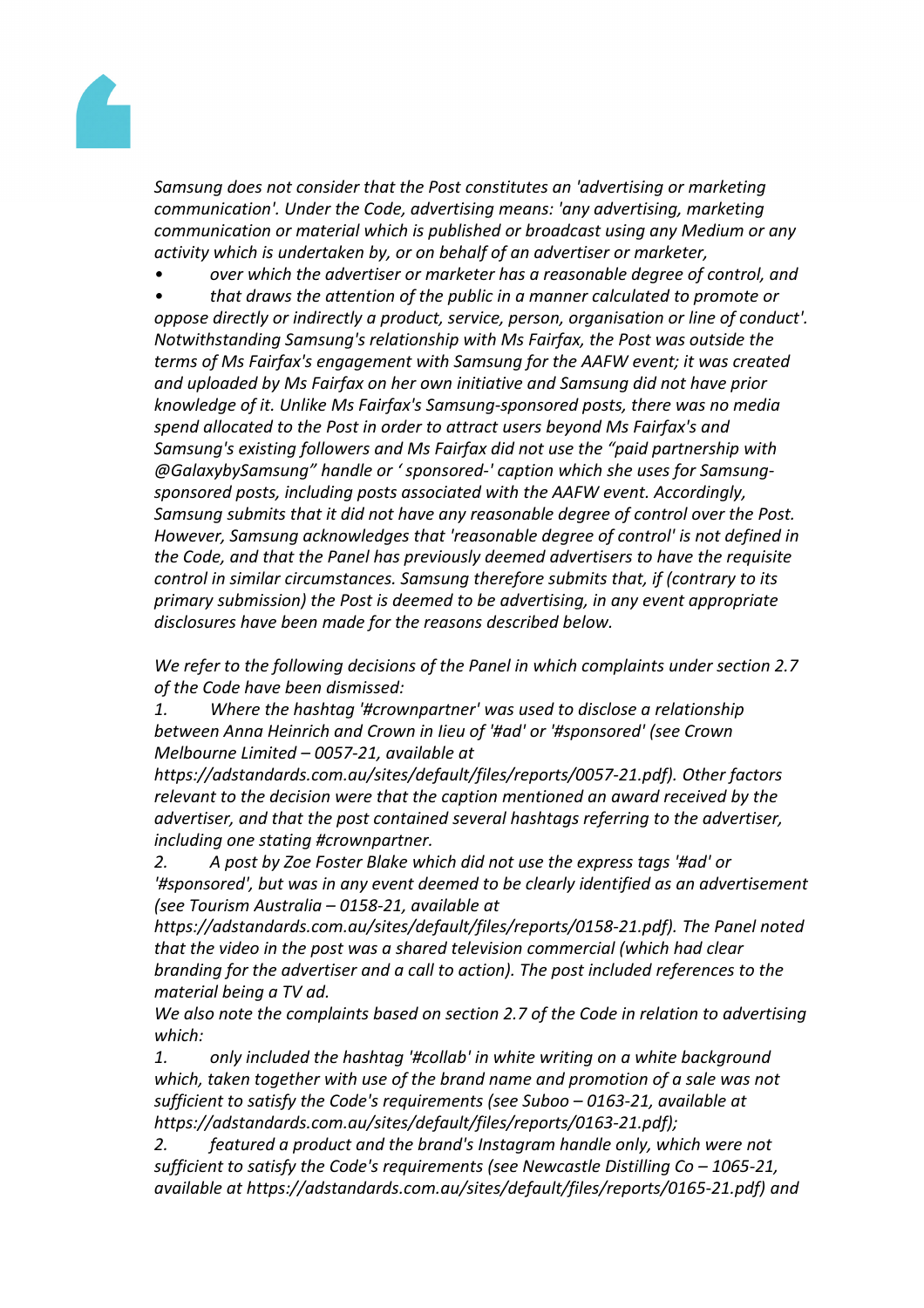

#### *Adidas Australia – 0136/21, available at*

*https://adstandards.com.au/sites/default/files/reports/0136-21.pdf), which the Panel has upheld.*

*Samsung considers the Post is closely analogous to those cases where complaints have been dismissed and can be clearly distinguished from those cases where the complaints have been upheld.* 

*The AANA Code of Ethics Practice Note (the Practice Note) states that:*

*There is no absolute requirement that advertising or marketing communication must have a label however it must be clear to the audience. If it is clear to the audience that the content is commercial in nature (for example by the nature of the content, where the content is placed, how consumers are directed to the content, the theme, visuals and language used, or the use of brand names or logos), then no further disclosure or distinguishing element is needed.*

*Samsung submits that in this case it is clear to the audience that the content of the Post is commercial in nature.*

*Relevantly, in the caption for the Post, Ms Fairfax included a number of indicators to disclose her association with Samsung, including:*

- *• "@galaxybysamsung" (which is a hyperlink to one of Samsung's official Instagram accounts);*
- *• "#WorkingWithSamsung";*
- *• "#GalaxyZFlip"; and*
- *• "#NadiaTakesSamsung".*

*The Post caption also includes an express reference to the product featured in the post ('Z FLIP'), with the Post images clearly highlighting the product. The use of a range of different indicators relating to Samsung presents similar circumstances to those considered in the Crown Melbourne Limited decision. Like '#crownpartner', the use of the hashtags '#WorkingWithSamsung' and '#NadiaTakesSamsung' clearly disclose a commercial relationship between Ms Fairfax and Samsung, especially together with the caption and the other tags used in the Post. Although the Post does not use the specific hashtags '#ad' or '#sponsored', it includes other clear indicators of the relationship with Samsung.*

*The Panel has upheld complaints where the only disclosure has been to tag the advertiser. However, in this case, while Ms Fairfax did tag an official Samsung account, she also went further, adding a range of hashtags which make the commercial nature of the content abundantly clear.*

#### *CONCLUSION*

*Samsung does not believe that the Post is in breach of Section 2 of the Code in any respect and is firmly of the view that the Post is in line with community standards and expectations more broadly. Accordingly, Samsung respectfully submits that the complaint should be dismissed.*

*Samsung's position remains that the Post does not fall within the scope of advertising covered by the Code, since Samsung did not have reasonable control over it, but that, in any event, the Post was clearly identifiable as being commercial in nature. However, Samsung takes issues concerning the adequate disclosure of influencer marketing seriously, and we continually strive to ensure that we, together with our influencers, comply with all applicable laws, as well as the AANA's Code of Ethics, at all*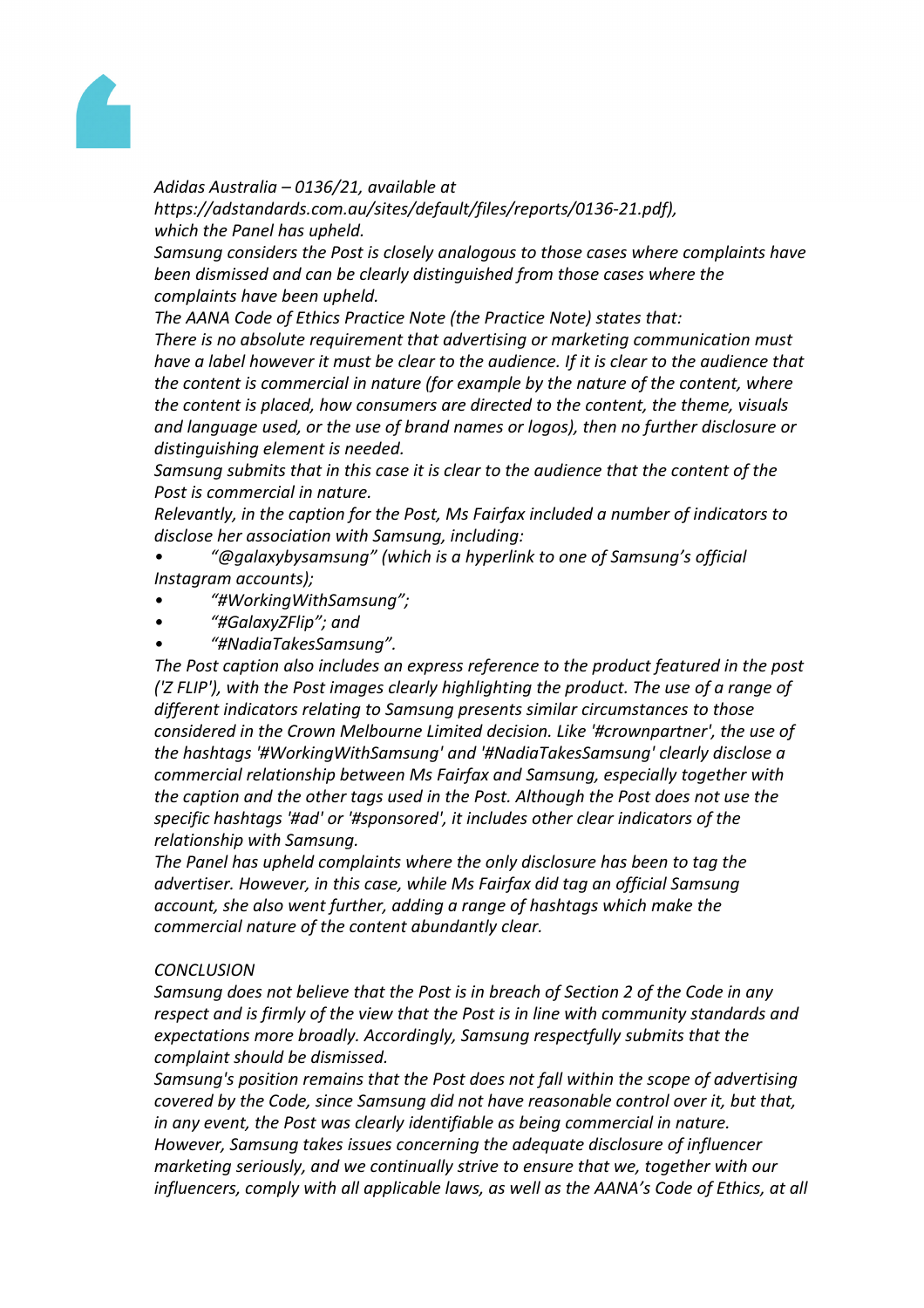

*times. We commit to re-doubling our efforts to ensure that our influencers continue to adequately disclose their associations with Samsung.*

## **THE ORIGINAL DETERMINATION**

The Ad Standards Community Panel (the Panel) considered whether this advertisement breaches Section 2 of the AANA Code of Ethics (the Code).

The Panel noted the complainant's concern that the Instagram post is advertising that hasn't been properly declared.

The Panel viewed the advertisement and noted the advertiser's response.

## *Section 2.7: Advertising or Marketing Communication shall be clearly distinguishable as such.*

## **Is the material advertising?**

The Panel noted that it must consider two matters:

- Does the material constitute an 'advertising or marketing communication', and if so
- Is the advertising material clearly distinguishable as such?

#### **Does the material constitute an 'advertising or marketing communication'?**

The Panel noted the definition of advertising in the Code. Advertising means: "any advertising, marketing communication or material which is published or broadcast using any Medium or any activity which is undertaken by, or on behalf of an advertiser or marketer,

- over which the advertiser or marketer has a reasonable degree of control, and
- that draws the attention of the public in a manner calculated to promote or oppose directly or indirectly a product, service, person, organisation or line of conduct".

The Panel considered that the placement of the product, the brand name tagged in the comments, the product hashtag and the additional two hashtags referring to the brand did amount to material which would draw the attention of the public in a manner designed to promote the brand.

The Panel noted the advertiser's response that while there was a commercial relationship in place for Ms Fairfax to post about the product this post was outside of that agreement and was created on Ms Fairfax's own initiative. The Panel considered that the motivation for Ms Fairfax to post, although not explicitly part of an agreement, was related to the ongoing commercial relationship between Ms Fairfax and the brand, and was not organic content.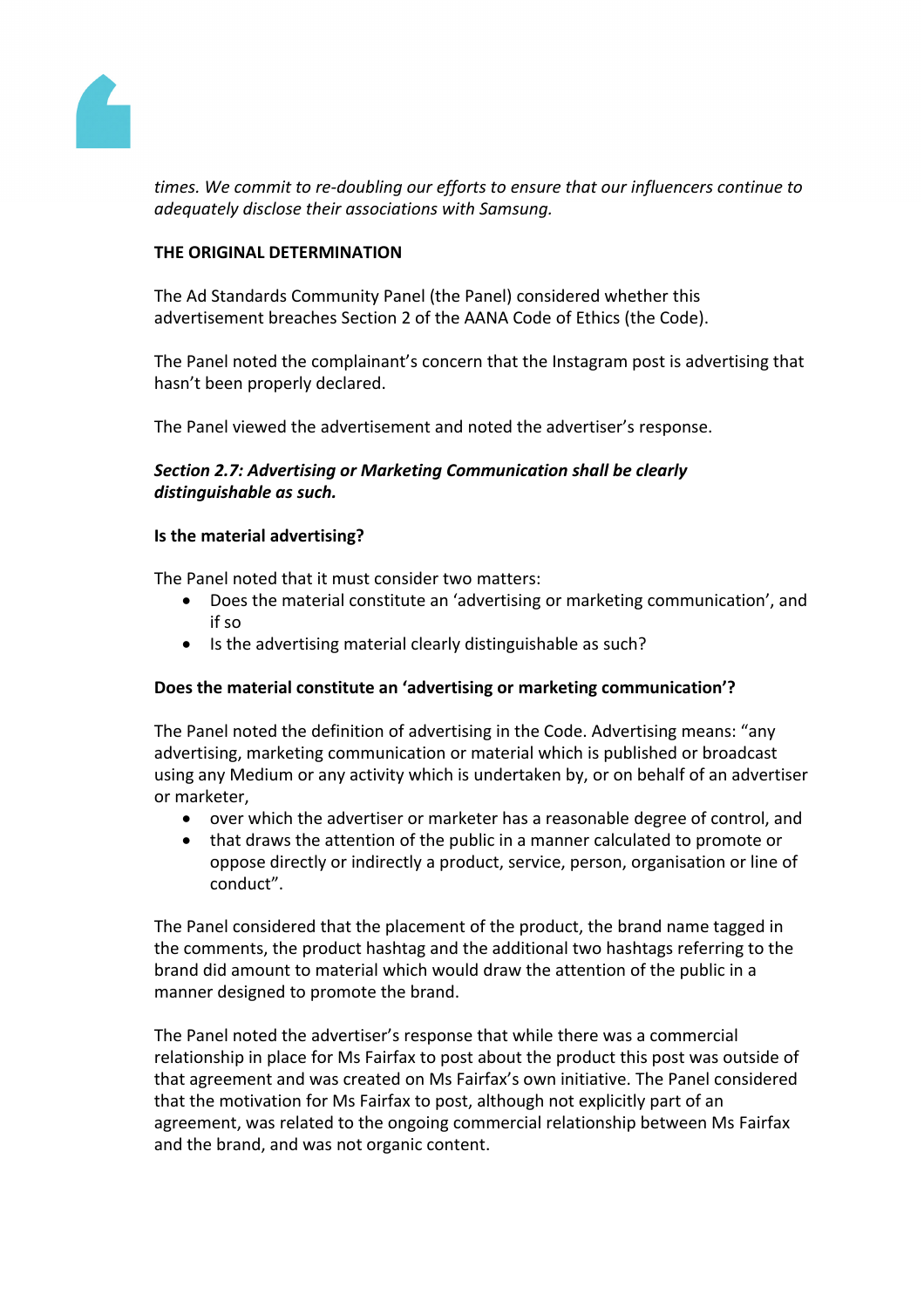

The Panel considered that the advertiser has undertaken the activity of entering into an arrangement with an influencer, and in choosing to do so they are exercising a degree of control.

For these reasons, the Panel considered that the post did meet the definition of advertising in the Code.

## **Is the material clearly distinguishable as such?**

The Panel noted the Practice Note for the Code states:

*"Influencer and affiliate marketing often appears alongside organic/genuine user generated content and is often less obvious to the audience. Where an influencer or affiliate accepts payment of money or free products or services from a brand in exchange for them to promote that brand's products or services, the relationship must be clear, obvious and upfront to the audience and expressed in a way that is easily understood (e.g. #ad, Advert, Advertising, Branded Content, Paid Partnership, Paid Promotion). Less clear labels such as #sp, Spon, gifted, Affiliate, Collab, thanks to… or merely mentioning the brand name may not be sufficient to clearly distinguish the post as advertising."*

The Panel noted that the wording of the original post included a link to the brand's account and the hashtag #workingwithsamsung.

A minority of the Panel considered that the hashtag #WorkingWithSamsung did demonstrate that there was a relationship between Ms Fairfax and the brand, and that this was sufficient to clearly distinguish the post as advertising.

The majority of the Panel considered that the hashtag #WorkingWithSamsung could also be interpreted as completing work using a Samsung device, and did not clearly identify that there was a relationship between Ms Fairfax and the brand. The Panel considered that the use of the hashtag #WorkingWithSamsug on its own is not enough for the post to be clearly distinguishable as advertising.

The Panel considered that tagging the brand and use of hashtags referring to the brand and the product was not sufficient to satisfy the Code's requirements and that the post was not clearly distinguishable as advertising.

## **2.7 conclusion**

In the Panel's view the advertisement was not clearly distinguishable as such and did breach Section 2.7 of the Code.

#### **Conclusion**

Finding that the advertisement breached Section 2.7 of the Code, the Panel upheld the complaint.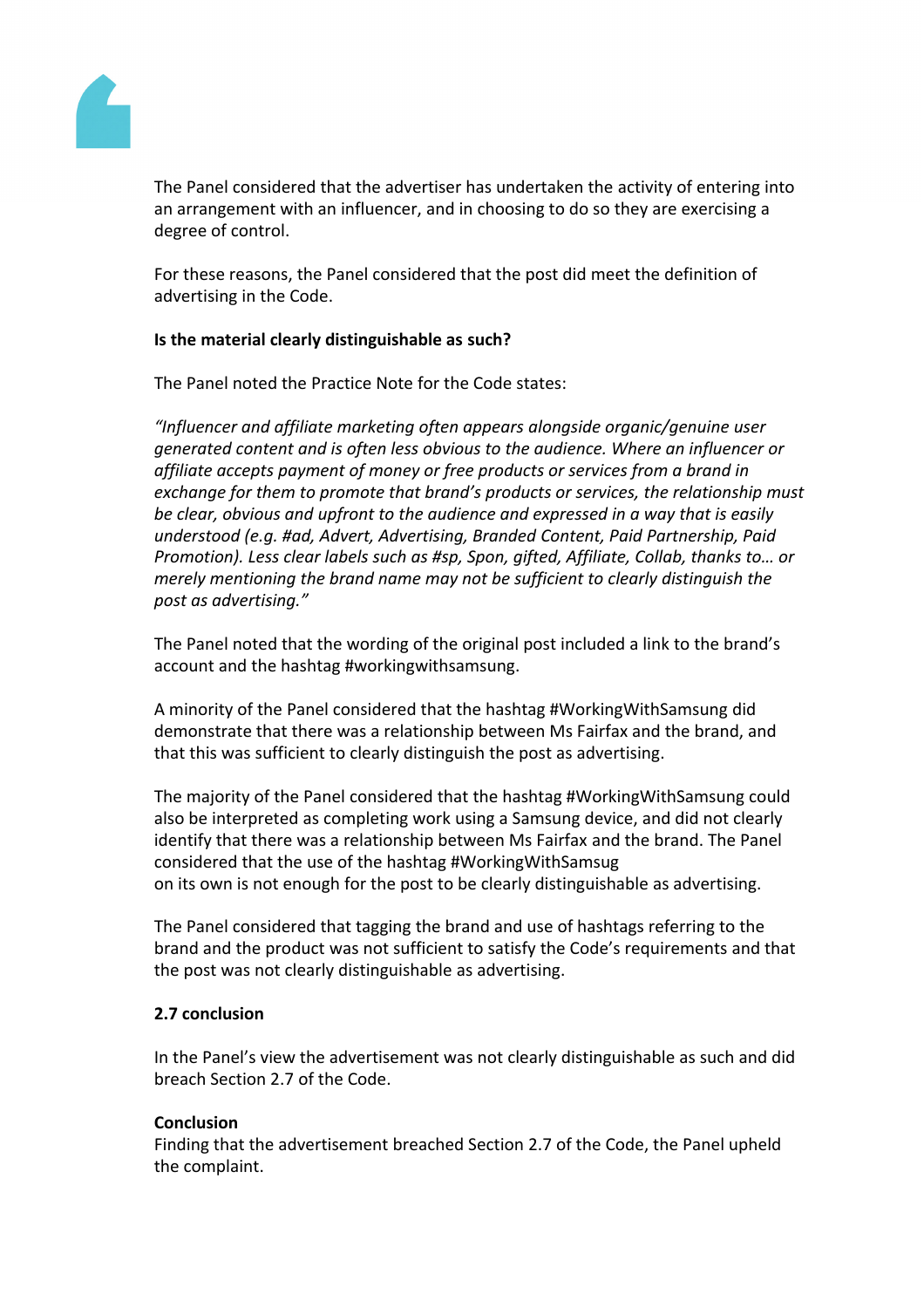

#### **THE ADVERTISER'S RESPONSE TO ORIGINAL DETERMINATION**

*Samsung Electronics Australia respectfully disagrees with the Community Panel's determination and maintains its view that the original post complies with the Code. However, Samsung takes its obligations as an advertiser seriously and respects the role of Ad Standards and the Community Panel. Accordingly, and on a without admission basis, we have asked Ms. Fairfax to modify the post by inserting the text 'Branded Content' into the post caption. Ms. Fairfax actioned this request on 12 August 2021.*

*Samsung is concerned by the broader implications of the finding that the post was deemed to be advertising material under the Code despite the fact that Samsung did not pay for the post or have prior knowledge of it in advance of publication. We also maintain that, in any event, the hashtag #WorkingWithSamsung was sufficient to distinguish the post as advertising, as a minority of the Panel found. In the circumstances, Samsung intends to request an independent review of the Community Panel's determination in accordance with Ad Standards' independent review process.*

#### **REQUEST FOR REVIEW**

#### *Substantial Flaw in Reviewer's decision*

*We refer to our previous correspondence with Ad Standards regarding case reference number 0207-21. Consistent with that earlier correspondence and adopting the same defined terms, Samsung appreciates the opportunity to respond to the complaint made in relation to the Post and takes its responsibilities under the Code seriously. Samsung is seeking an independent review of the determination dated 28 July 2021 on the grounds that:*

- *• there was a substantial flaw in the Community Panel's determination (determination clearly in error having regard to the provisions of the Codes or Initiatives, or clearly made against the weight of evidence); and/or*
- *• there was a substantial flaw in the process by which the determination was made.*

*We confirm that no legal action is underway or contemplated in relation to the case.*

*The determination by the Panel that the Post was 'advertising' within the meaning of the Code was clearly in error having regard to the provisions of the Code and clearly made against the weight of evidence. Samsung is particularly concerned by the Panel's determination that Samsung had a 'reasonable degree of control' over the Post, applying the following reasoning:*

*"The Panel noted the advertiser's response that while there was a commercial relationship in place for Ms Fairfax to post about the product this post was outside of that agreement and was created on Ms Fairfax's own initiative. The Panel considered that the motivation for Ms Fairfax to post, although not explicitly part of an*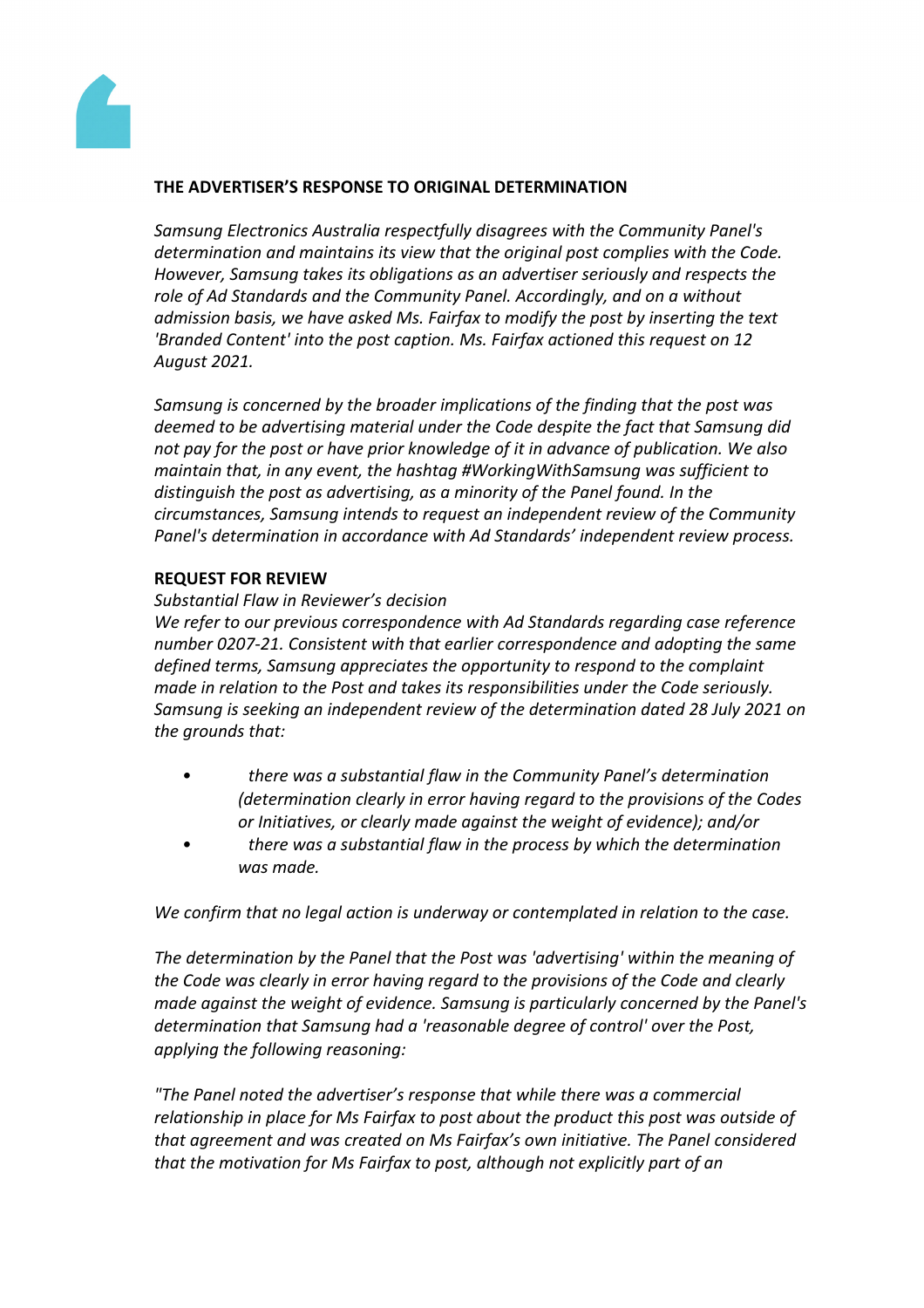

*agreement, was related to the ongoing commercial relationship between Ms Fairfax and the brand, and was not organic content.*

*The Panel considered that the advertiser has undertaken the activity of entering into an arrangement with an influencer, and in choosing to do so they are exercising a degree of control."*

*The Panel pointed to the commercial relationship between Samsung and Ms Fairfax to support its conclusion that Samsung had a 'reasonable degree of control' over the particular Post. The evidence established that the Post was created on Ms Fairfax's own initiative, outside the terms of Samsung's engagement with Ms Fairfax and without Samsung having prior notice of the Post. In these circumstances, regardless of a pre-existing commercial relationship with Ms Fairfax, Samsung did not have had any control over this particular Post and accordingly the Panel's determination was clearly made against the weight of evidence.*

*The Panel's decision also relied on unsubstantiated assumptions made by the Panel as to Ms Fairfax's motivation which led to her submitting the Post, which Samsung submits is an entirely separate question to whether Samsung had the requisite 'control'.*

*The conclusion in this is also clearly in error having regard to the definition of advertising in the Code (emphasis added):*

*"any advertising, marketing communication or material which is published or broadcast using any Medium or any activity which is undertaken by, or on behalf of an advertiser or marketer,*

- *• over which the advertiser or marketer has a reasonable degree of control, and*
- *• that draws the attention of the public in a manner calculated to promote or oppose directly or indirectly a product, service, person, organisation or line of conduct"*

*The Panel erroneously failed to consider the threshold requirement of the definition of advertising, i.e. whether the Post was published, or an activity undertaken "by, or on behalf of" Samsung. The determination is silent on this fundamental issue and instead only addresses other elements of the definition of advertising under the Code. At best, this threshold question was conflated with the question of 'control'. Had the Panel given this issue due consideration in light of the evidence, it would have concluded that the Post was not advertising by or on behalf of Samsung, within the meaning of the Code.*

*Samsung's secondary submission was that, if the Post was deemed to be advertising, it was clearly distinguishable as such. Samsung respectfully submits that the minority of the Panel who found that the hashtag #WorkingWithSamsung was sufficient to clearly*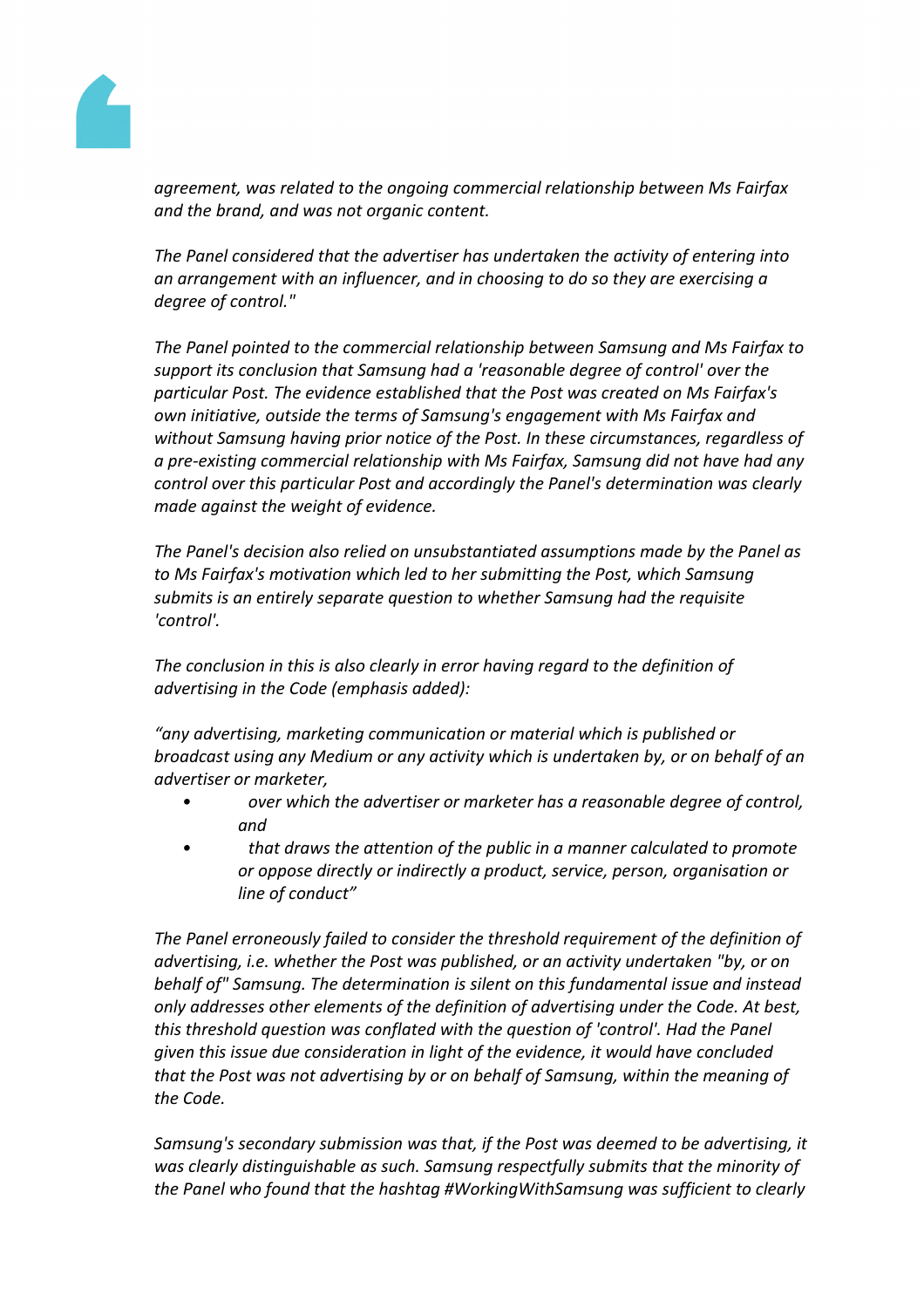

*distinguish the post as advertising made the correct decision having regard to the weight of evidence. However, the majority of the Panel took the view that this hashtag:*

*"could also be interpreted as completing work using a Samsung device, and did not clearly identify that there was a relationship between Ms Fairfax and the brand".*

*The Practice Note in relation to section 2.7 of the Code does not prescribe the exact form of influencer advertising disclosures, but merely provides that "any relationship must be clear, obvious and upfront to the audience and expressed in a way that is easily understood". Samsung considers that the plain words "working with Samsung" meet this requirement. The reference to "Samsung" is well understood as a reference to a brand or company, and not to a particular device that might be supplied by that company or under that brand.*

*Applying this strained and theoretical construction, without also considering the overall context of the Post, further supports the conclusion that the Community Panel's determination was clearly made against the weight of evidence. There is nothing in the Post to suggest that Ms Fairfax was "completing work using a Samsung device" – the images featured in the Post are of Ms Fairfax with two other women attending Fashion Week. The women are dressed in designer clothing and Ms Fairfax is holding a glass of wine. The first image shows Ms Fairfax holding the smartphone to her ear, while the second image shows all three women reacting to their smartphone screens. While accepting that 'work' can take a number of forms, the evidence does not support the majority of the Panel's interpretation of the hashtag #WorkingwithSamsung, particularly in light of the other hashtags used in the Post, and the fact that Ms Fairfax had tagged @samsungau, which clearly indicate her commercial relationship with Samsung.*

*For the reasons set about above, the determination by the majority of the Panel in relation to the hashtag #WorkingWithSamsung was substantially flawed, as it was clearly in error having regard to the provisions of the Code and clearly made against the weight of evidence.*

#### *Substantial Flaw in Process*

*Samsung also considers that there was a substantial flaw in the process by which the Panel's decision was made. Samsung refers to and repeats its reasons in support of the ground that there was a substantial flaw in the Panel's decision.*

#### **INDEPENDENT REVIEWER'S RECOMMENDATION**

I have decided, as an Independent Reviewer, to review an Instagram post with two images from the Instagram account of Nadia Fairfax, an influencer for Samsung Electronics Australia Pty Ltd (Samsung/company). A decision on 28 July 2021 by a majority of the Ad Standards Community Panel (Panel)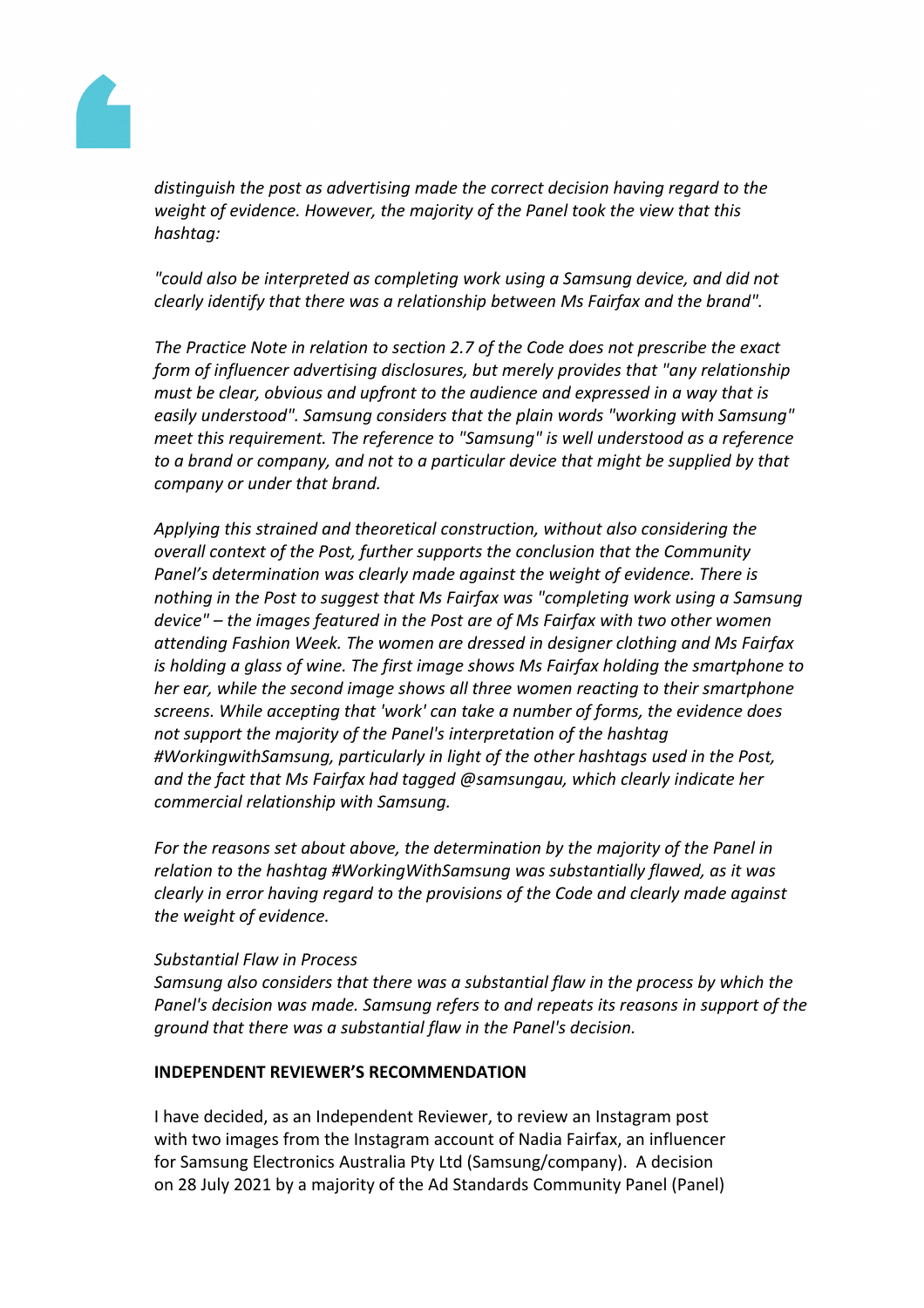

upheld the complaint about the posts as a breach of section 2.7 of the *AANA Code of Ethics* and its related *Practice Note*. The decision was that the post was 'an advertising or marketing communication' and was not clearly distinguishable as such. On being notified of the decision, Ms Fairfax, at the instigation of Samsung, modified the text of the post with the additional text: 'Branded Content'.

# **BACKGROUND**

The Instagram post of June 2021 is on the @nadiafairfax Instagram account. It features two images of Ms Fairfax and two other women all holding Samsung Galaxy Z Flip smartphones. The captions read: 'Z Flip(ing) around FW with these two … @galaxybysamsung.

There is a greeting: @ yanyanchan@sarahellen Hello!? Other information in the heading to the post is shown in two hashtags: #WorkingWithSamsung#GalaxyZFlip, and #NadiaTakesSamsung.

## **COMPLAINT**

The complaint was 'this should be called out … and influencer held responsible, as there are some influencers who do play by the rules and always declare paid partnerships yet others get away with it'.

#### **ROLE OF REVIEWER**

The Independent Reviewer role is limited. The reviewer may recommend that the Community Panel reconsider its decisions only in the following circumstances:

- Where new or additional relevant evidence which could have a significant bearing on the determination becomes available. An explanation of why this information was not submitted previously must be provided.
- Where there was a substantial flaw in the Community Panel's determination (determination clearly in error having regard to the provisions of the Codes or Initiatives, or clearly made against the weight of evidence).
- Where there was a substantial flaw in the process by which the determination was made.

This application for review only falls within the third dotpoint.

Samsung acknowledged that Ms Fairfax is an influencer on their behalf, but the company said it did not authorize the post. This is not new evidence (the point was also made in its original response) and if it were it is not of such a nature as would lead a reviewer to recommend the Panel decision be changed.

There has also been no suggestion that 'there was a substantial flaw in the process'.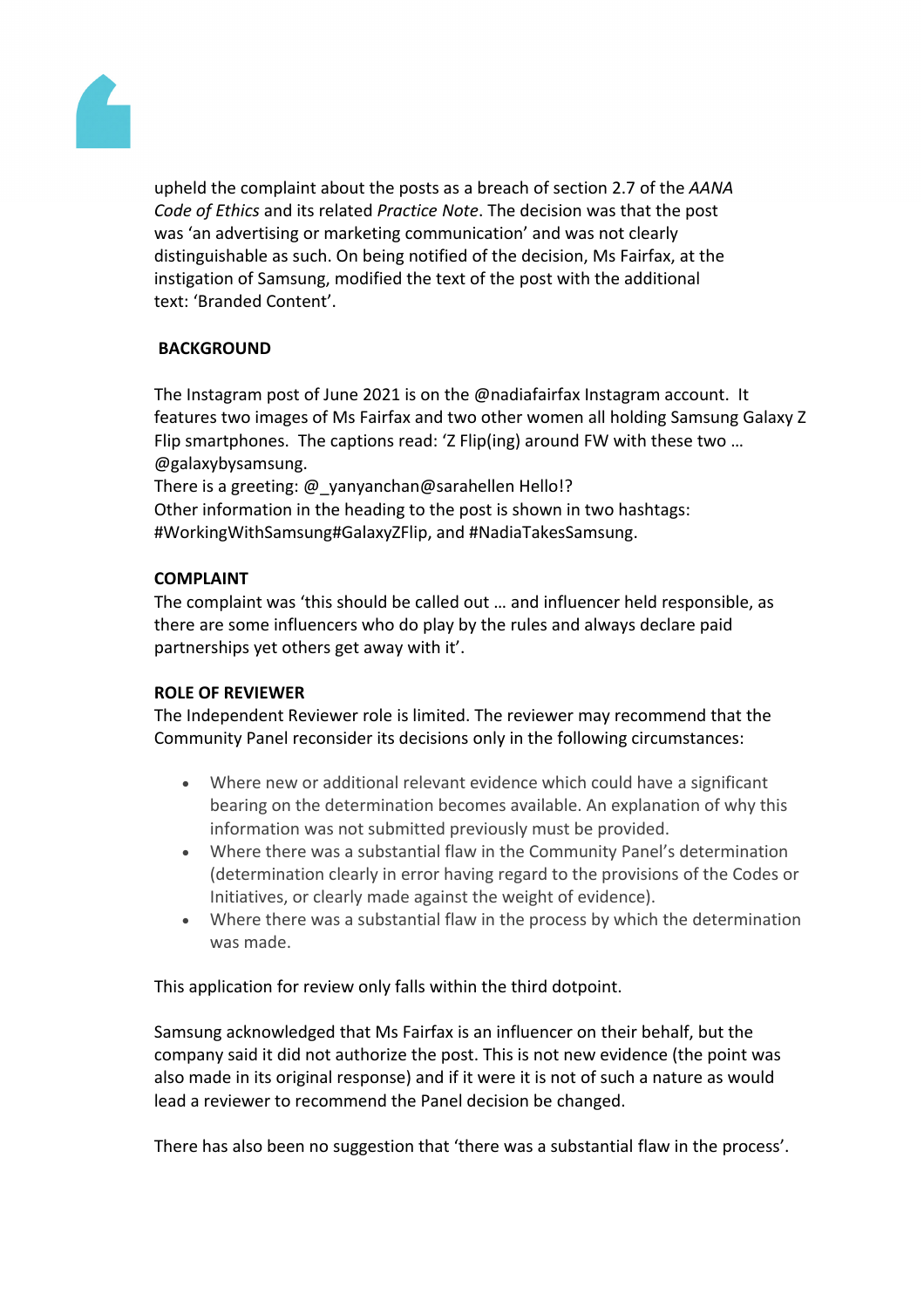

The focus of this review, accordingly, is on whether the decision evidenced a 'substantial flaw' being clearly in error under the Codes and Initiatives, or clearly made against the weight of the evidence.

## **CONTEXT OF REVIEW**

Section 2.7 of the Code requires the Panel to consider two tests:

- Does the material constitute an 'advertising or marketing communication'; and if so
- Is the advertising material clearly distinguishable as such?

# **IS THE POST 'ADVERTISING OR MARKETING COMMUNICATIONS?'**

Under the Code, advertising means:

*Any advertising, marketing communication or material which is published or broadcast using any Medium or any activity which is undertaken by, or on behalf of an advertiser or marketer:*

- *(a) Over which the advertiser or marketer has a reasonable degree of control, and*
- *(b) That draws the attention of the public in a manner calculated to promote or oppose directly or indirectly a product, service, person, organization or line of conduct.*

There is no issue that the post was not produced by Samsung. To fall within section 2.7 posts by an influencer must be due to '*an activity … on behalf of an advertiser or marketer'*. That issue will be considered under (a), following.

I consider in reverse order the two criteria which determine whether the material is 'advertising or marketing communication'.

# *(b) Does the Post draw the attention of the public to a product?*

The *Practice Note* states:

*Advertising or marketing communication should not be disguised as, for example, … user-generated content,* [or] *private blogs.*

# *Samsung*

Samsung denied that the post was 'advertising' on the ground that, despite Ms Fairfax being an influencer for the company, it had not authorized the post. As evidence, Samsung noted that it had not paid for the post and 'Ms Fairfax did not use the "paid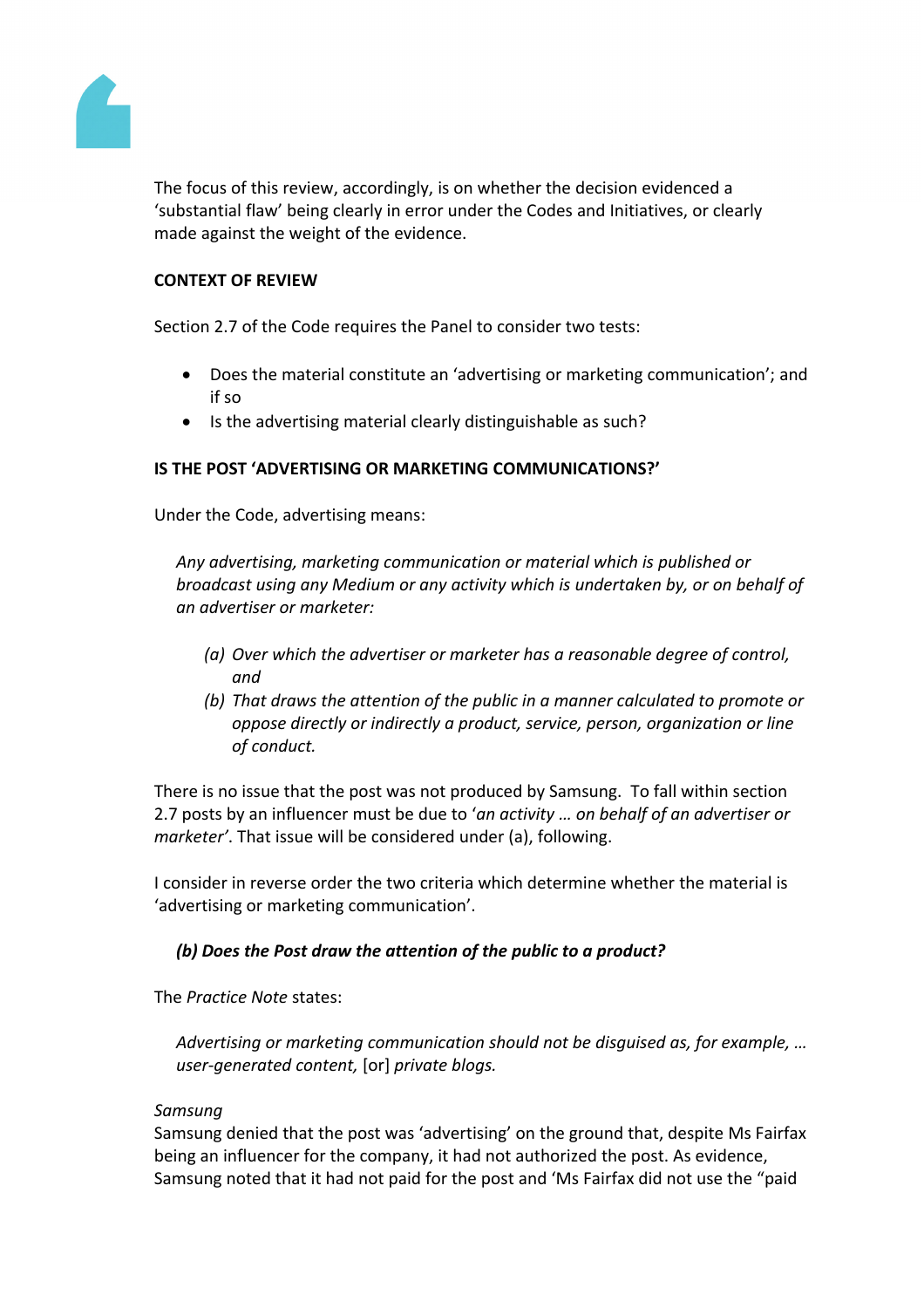

partnership with @GalaxybySamsung" handle or "sponsored" caption which she uses for Samsung-sponsored posts, including posts associated with the AAFW event'. The acronym 'AAFW' refers to 'After-pay Australian Fashion Week'.

# *Community Panel*

The Panel did not agree, stating:

- '[T]he placement of the product, the brand name tagged in the comments, the product hashtag and the additional two hashtags referring to the brand did amount to material which would draw the attention of the public in a manner designed to promote the brand';
- [T]he motivation for Ms Fairfax to post, although not explicitly part of an agreement, was related to the ongoing commercial relationship between Ms Fairfax and the brand and was not organic content'.

By 'organic content' is meant 'genuine user generated content' or UGC: *Code of Ethics Practice Note* clause 2.7 column 1, para 4, p 13, p 14. 'Organic content' accordingly does not fall within 'advertising or marketing communication' and the Code does not apply.

#### **Reviewer consideration**

The post appears on Ms Fairfax's Instagram account. There is a brief message to '@yanyanchan@sarahellen Hello!' which together with the words 'Z Flip(ing) around FW with these two … @galaxybysamsung' weigh in favour of the post being organic content and not advertising.

There are contrary factors.

- There is minimal content in the post just the caption, one part of which refers pointedly to the Z Flip phone. The consequence is to heighten attention to the visual images.
- The visuals show three women dressed in glamourous dresses, appropriate for AAFW, but posing in a manner which inevitably means the viewer is aware of the Z Flip phone. This suggests the images are intended as commercial advertising, and since this is AAFW, the item is appropriately new and fashionable.
- Each is holding and focusing on a Samsung Z Flip phone in one image, and in the other image, while each still holds a Z Flip phone, one person is looking at the camera, but the other two appear to be concentrating on a phone conversation.
- Use of the Z Flip phone is prominent in both images. In neither image are the women addressing each other, suggesting this was not a social occasion recorded for personal friends or followers on an Instagram account.
- Ms Fairfax's brief caption is 'Z Flip(ing) around FW [a shortened version of AAFW] with these two' followed by the reference to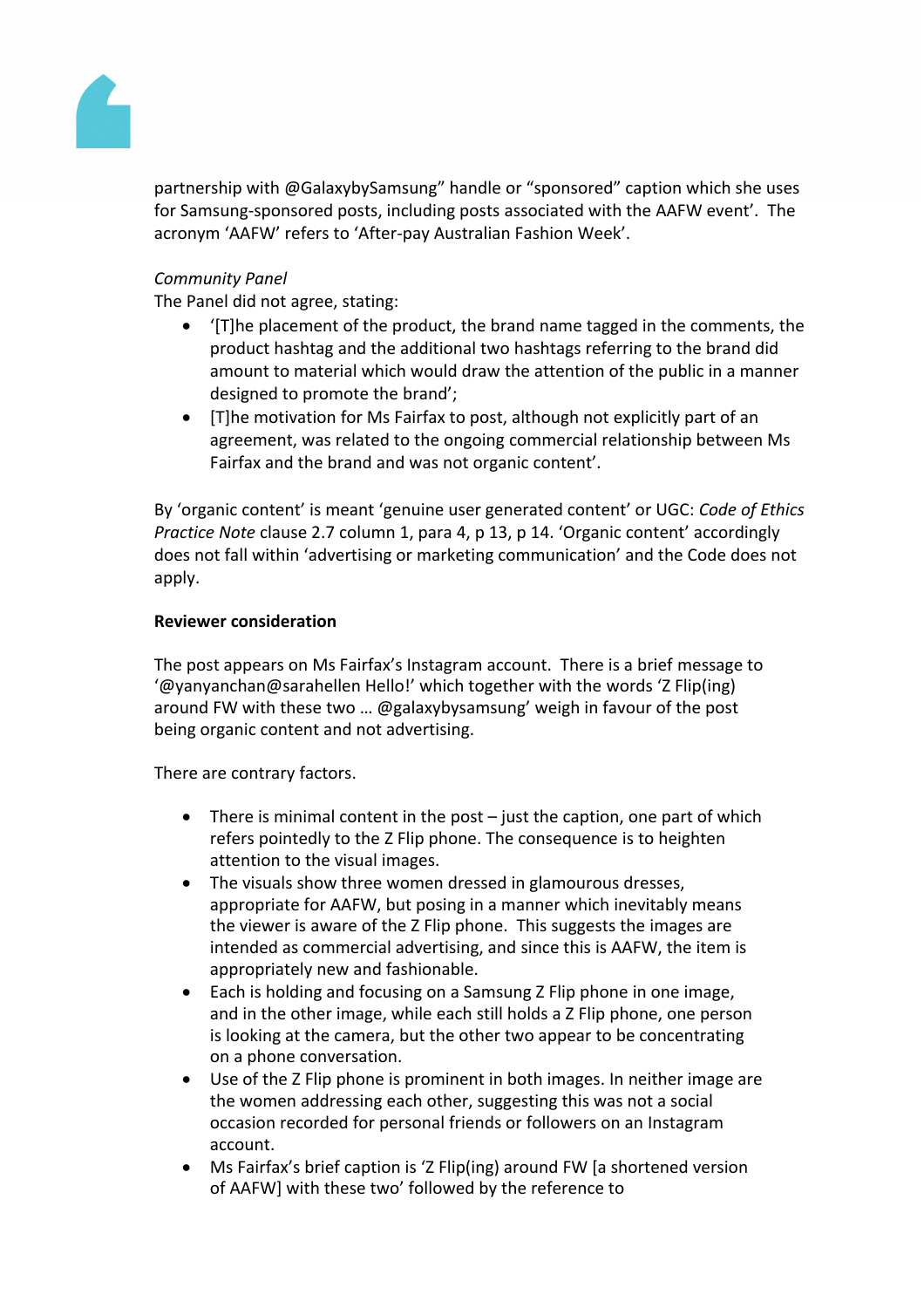

@galaxybysamsung'. The reference to 'Z Flip(ing) around is another not so subtle drawing attention to the product. Use of the hashtag "@galaxybysamsung', the official Samsung Instagram account, suggests this is an event organized by Samsung at which the women are present; and their prominent use of and reference to the Z Flip phone implies that the purpose of their presence is to draw the attention of the public to this item.

- The Z Flip phone has been widely advertised by Samsung so that the phones are clearly recognizable as such and the post's reference to Z Flip(ing), @galaxybysamsung coupled with the hashtags #WorkingWithSamsung and #NadiaTakesSamsung, provide multiple references to connect the images to Samsung.
- Use of Ms Fairfax's Instagram account indicates the immediate audience is Ms Fairfax's followers. This cohort is likely to be tech savvy and keen to acquire the most recent phones such as the Z Flip phone. Influencers are chosen because businesses want to advertise to likely customers. So, this is an appropriate medium through which to achieve that end. In that context see "'Lines are being blurred' on Instagram gravy train", *The Australian* 20 September 2021, 19.
- At the same time Instagram posts are available to the general public and are used for advertising products and services, so the wider audience must also be taken into account. I am not tech savvy. Nonetheless, as part of that wider general audience, I am aware from the widespread and recent marketing of the Z Flip phone that it is a new product.

On balance, in my opinion, despite the post being on Ms Fairfax's Instagram account, the minimum caption content to followers, the depiction of the women, their clothing and posture, the prominent focus on the Z Flip phones, as well as the multiple use of the brand names, 'Samsung' and 'Galaxy' in the hashtags '@galaxybysamsung', '#WorkingithSamsung#GalaxyZFlip' and #NadiaTakesSamsung', indicate to subscribers to Ms Fairfax's Instagram account that the post is designed draw the attention of the viewer to the Z Flip phone.

That finding was also the finding of the Panel, is uncontroversial and does not fall within the criteria for review.

# *(a) Did Samsung have a 'reasonable degree of control' over Ms Fairfax when acting as an influencer?*

# *Samsung*

Samsung argued that as the Code defines 'advertising or marketing communication' as published information 'by, or on behalf of an advertiser or marketer' and as it had not authorized the post, had no prior knowledge of it, had not been paid for it, and lacked the handles or captions used by Ms Fairfax for Samsung, the company could not be held to have had a 'reasonable degree of control' over Ms Fairfax. Nonetheless, Samsung did acknowledge that the circumstances were similar to other cases where the requisite degree of control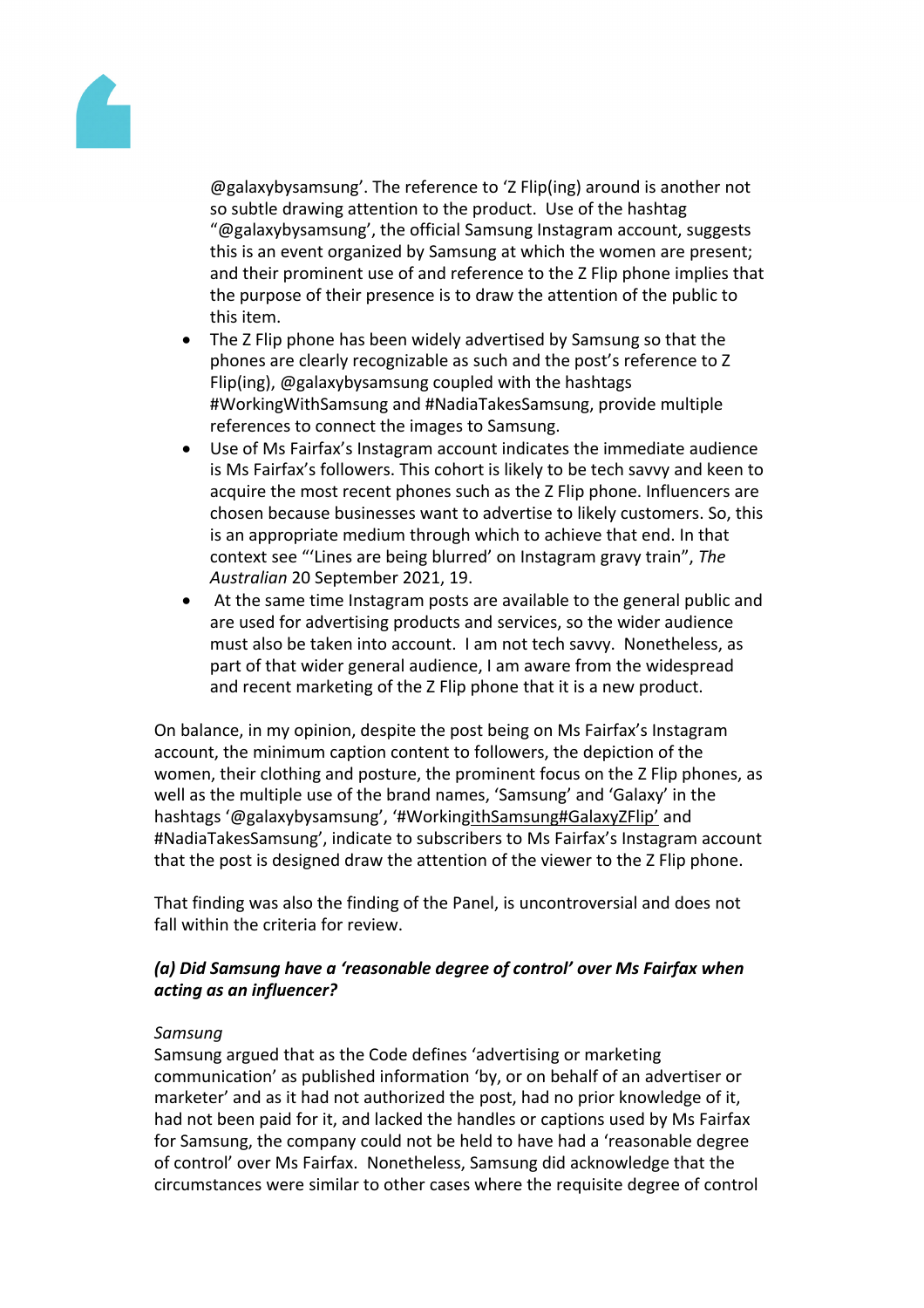

was established.

#### *Community Panel*

The Panel considered that the advertiser has undertaken the activity of entering into an arrangement with an influencer, and in choosing to do so they are exercising a degree of control.

#### **Reviewer consideration**

'Reasonable degree of control' over 'any activity … undertaken … on behalf of an advertiser', and the timing of that control, is only defined under 'User Generated Content': *Practice Note* p 14. As it is accepted that the material is not 'user generated content', nor is it on the brand owner's platform, this definition is irrelevant. Accordingly, the Code and the relevant section of the Practice note do not define the time at which that control must be established, nor what is meant by 'reasonable degree of control' for the purposes of section 2.7.

#### *Timing*

In 0207-21, the Panel focused on whether there was an '*ongoing commercial relationship'* between Ms Fairfax and Samsung, that is, was there a relationship between the two *at the time* the post was uploaded.

Most other cases concerning influencers which have been found to breach section 2.7 have also found that there was an *existing* relationship: see 0160- 21; 0163-21; 0165-21; 0136-21; 0222-21; 0057-21; 0158-21. See Attachment B.

It is significant that in 0190-21 in which the relationship was in the past, there was no breach of section 2.7. The former influencer had noted on YouTube that the relationship was not current, and this acknowledgement, coupled with the content of the YouTube video, was sufficient to bring the finding within the organic content category.

This survey of the cases indicates that if there is a *current relationship* between the influencer and the brand, however, tenuous, or based on inference, at the time of the complaints that is sufficient for satisfaction of the timing issue.

The finding that a current relationship is sufficient is consistent with the principle that 'Responsibility for developing content that is aligned to the AANA Codes falls to the advertiser' (brand owner): *Practice Note*, col 2, para 3, p 13..

In 0207-21, as there is an admitted relationship between Ms Fairfax, any timing anomalies do not arise. Nonetheless, Ad Standards may wish to consider clarifying the timing issue.

#### *Level of control*

The Panel in 0207-21 considered that as Samsung had entered into an arrangement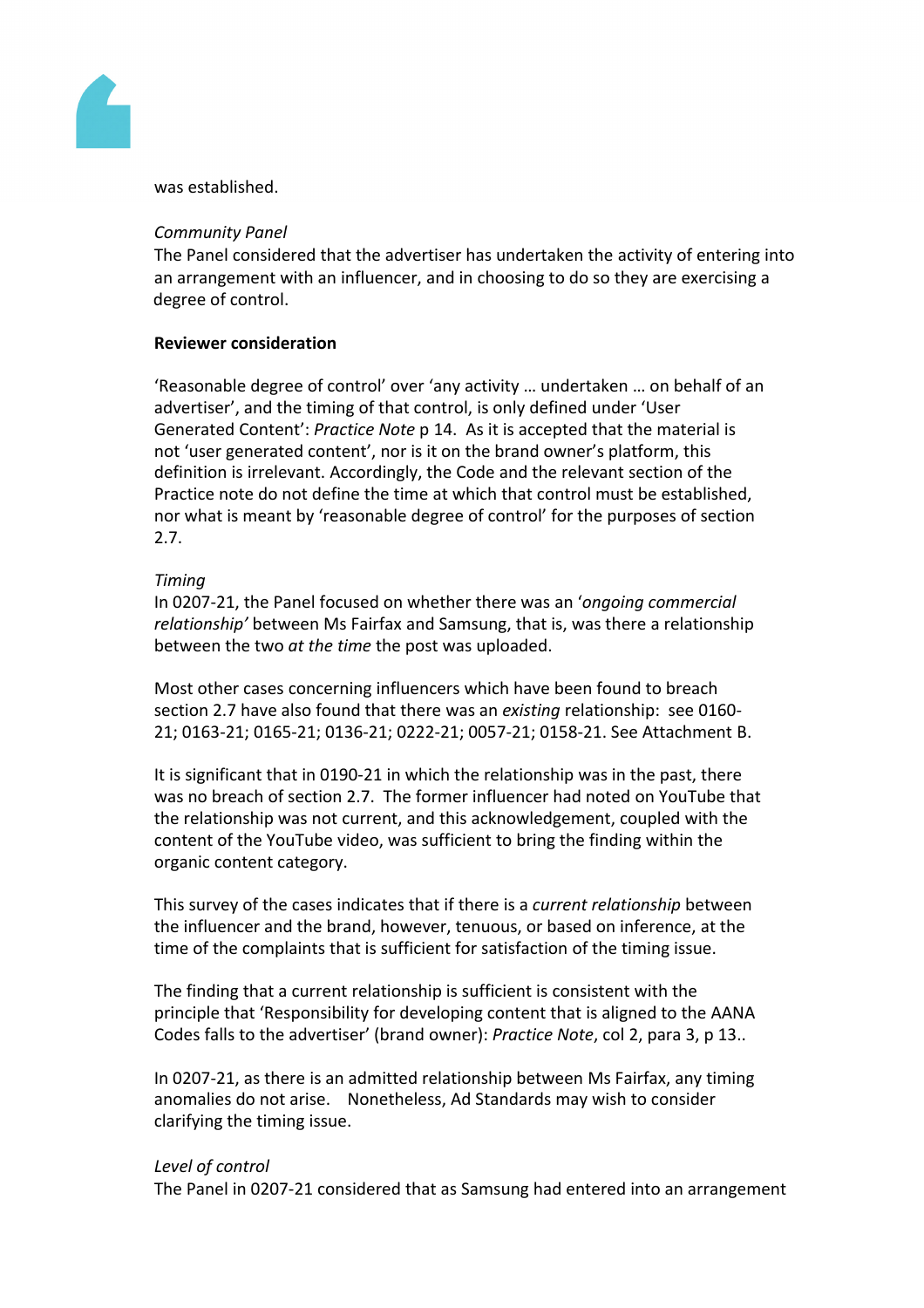

with an influencer, the company was exercising a degree of control, even though the post had not been authorised. As the Panel In 0158-21 commented: 'the clear relationship would constitute a reasonable degree of control'.

The existence of a relationship with an influencer has been cited as evidence of control even if the material complained about was not within the terms of that relationship. As a consequence, in 0207-21, the Panel 'considered that the post[s] did meet this aspect of the criteria for the material being 'advertising or marketing communication' in the Code'. See Attachment A.

#### **Reviewer consideration**

It is common to see comments in the cases that the mere existence of a relationship between a company and an influencer is sufficient to establish 'reasonable control': Case 0163-21

In other cases, whether a relationship exists is not known and control has been inferred from references to brands or companies in the material: eg 0165-21 and see Attachment B.

The Panel has also noted in several cases that '*influencers' posts may also be created in circumstances in which there is no relationship context'*: 0160-21; 0165-21; 0136-21. Despite that, the determination in these cases noted: '*The Panel considered that the Code's requirements should be interpreted with its purpose in mind, that is to ensure that consumers are informed, and that influencers should be transparent about their relationship with a brand, whatever form it takes'*.

The definition of 'advertising' in the Code refers to advertising etc as 'any activity … undertaken … *on behalf of* an advertiser or marketer'. 'On behalf of' is defined as: 'in someone's interest; in aid of someone': *Macquarie Concise Dictionary* (5th edn, 2009) 106. While the definition does not suggest that the brand owner must authorize the advertisement for it to be on the owner's behalf, to do something to further someone's interests suggests there must be a sufficiently close relationship for the person taking action to have knowledge of those interests, and hence a relationship with the person.

The reviewer takes no issue with that conclusion when it relates to an actual relationship. The suggestion is that to fall within section 2.7 there must be a clear indication in the material that a relationship exists.

Given the variety of approaches evident in the cases, it would be helpful if AANA took steps to clarify the timing at which the degree of control is to be established and what amounts to 'reasonable control'.

In 0207-21, there was an existing relationship between Ms Fairfax and Samsung. In addition, Samsung in fact did exert control over Ms Fairfax and she complied. This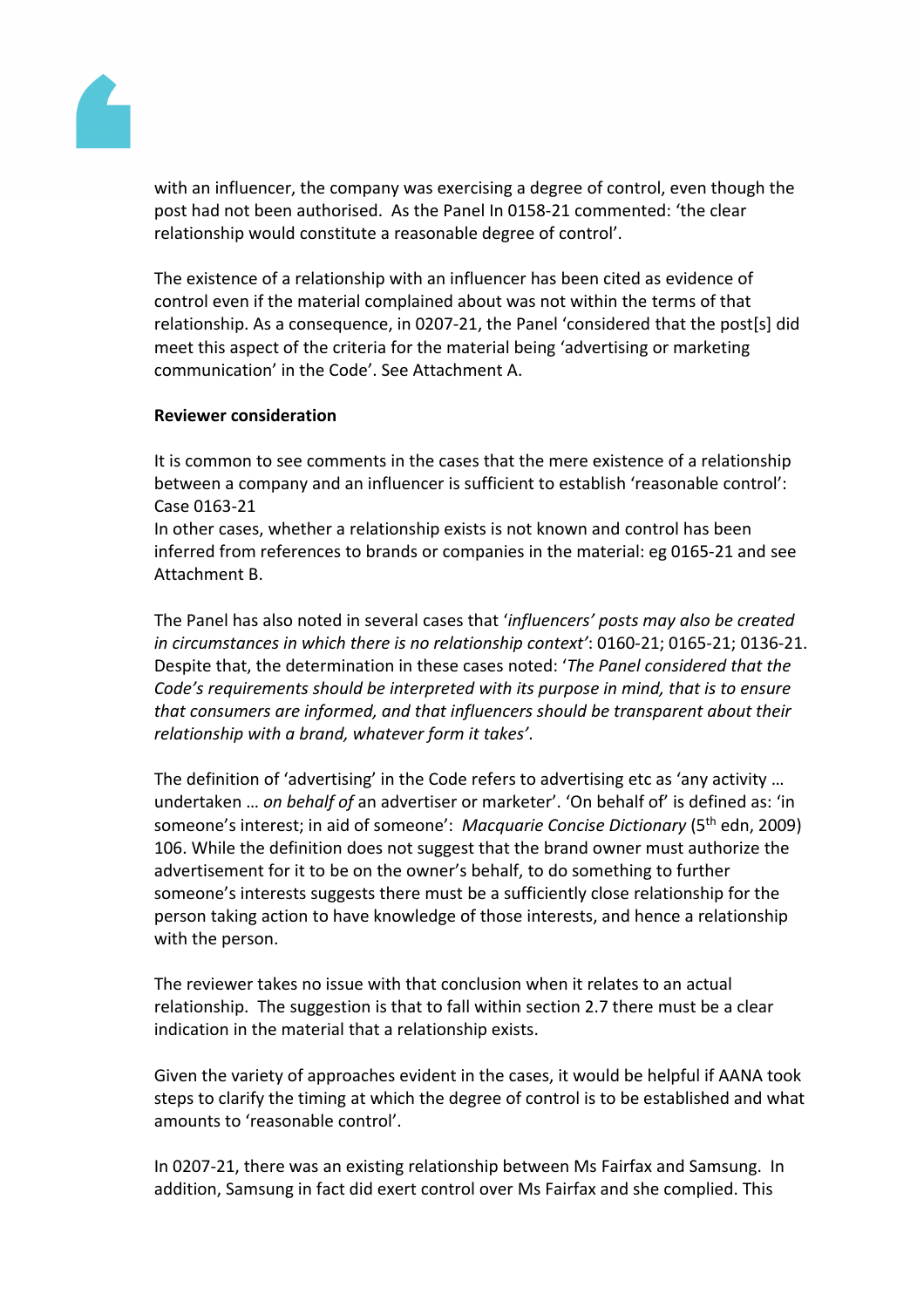

supports the existence of the relationship and requisite level of control over her.

In my view, that conclusion contains no substantial flaw.

## **IS THE ADVERTISING MATERIAL CLEARLY DISTINGUISHABLE AS SUCH?**

The *Practice Note* states:

*There is no absolute requirement that advertising or marketing communication must have a label however it must be clear to the audience. If it is clear to the audience that the content is commercial in nature (for example by the nature of the content, where the content is placed, how consumers are directed to the content, the theme, visuals and language used, or the use of brand names or logos), then no further disclosure or distinguishing element is needed. …*

*… Where an influencer or affiliate accepts payment of money or free products or services from a brand in exchange for them to promote that brand's products or services, the relationship must be clear, obvious and upfront to the audience and expressed in a way that is easily understood (eg #ad, Advert, Advertising, Branded Content, Paid Partnership, Paid Promotion). Less clear labels such as #sp, Spon, gifted, Affiliate, Collab, thanks to …/or merely mentioning the brand name may not be sufficient to clearly distinguish the post as advertising.*

# *Samsung*

Samsung pointed out that 'in the caption for the Post, Ms Fairfax included a number of indicators to disclose her association with Samsung. These include:

- @galaxybysamsung (tag or hyperlink to Samsung's official Instagram account);
- #WorkingWithSamsung;
- #GalaxyZFlip; and
- #NadiaTakesSamsung.

As to the hashtags '#WorkingWithSamsung' and '#NadiaTakesSamsung' Samsung submitted these 'clearly disclose a commercial relationship between Ms Fairfax and Samsung, especially together with the caption and the other tags used in the Post'. Samsung noted the wording was comparable to the #crownpartner hashtag in 0057- 21 which was held in that case to be sufficient attribution.

# *Community Panel*

- A minority of the Panel considered that the hashtag #WorkingWithSamsung did demonstrate that there was a relationship between Ms Fairax and the brand, and that this was sufficient to clearly distinguish the post as advertising.
- The majority of the Panel considered that the hashtag #WorkingWithSamsung could also be interpreted as completing work using as Samsung device, and did not clearly identify that there was a relationship between Ms Fairfax and the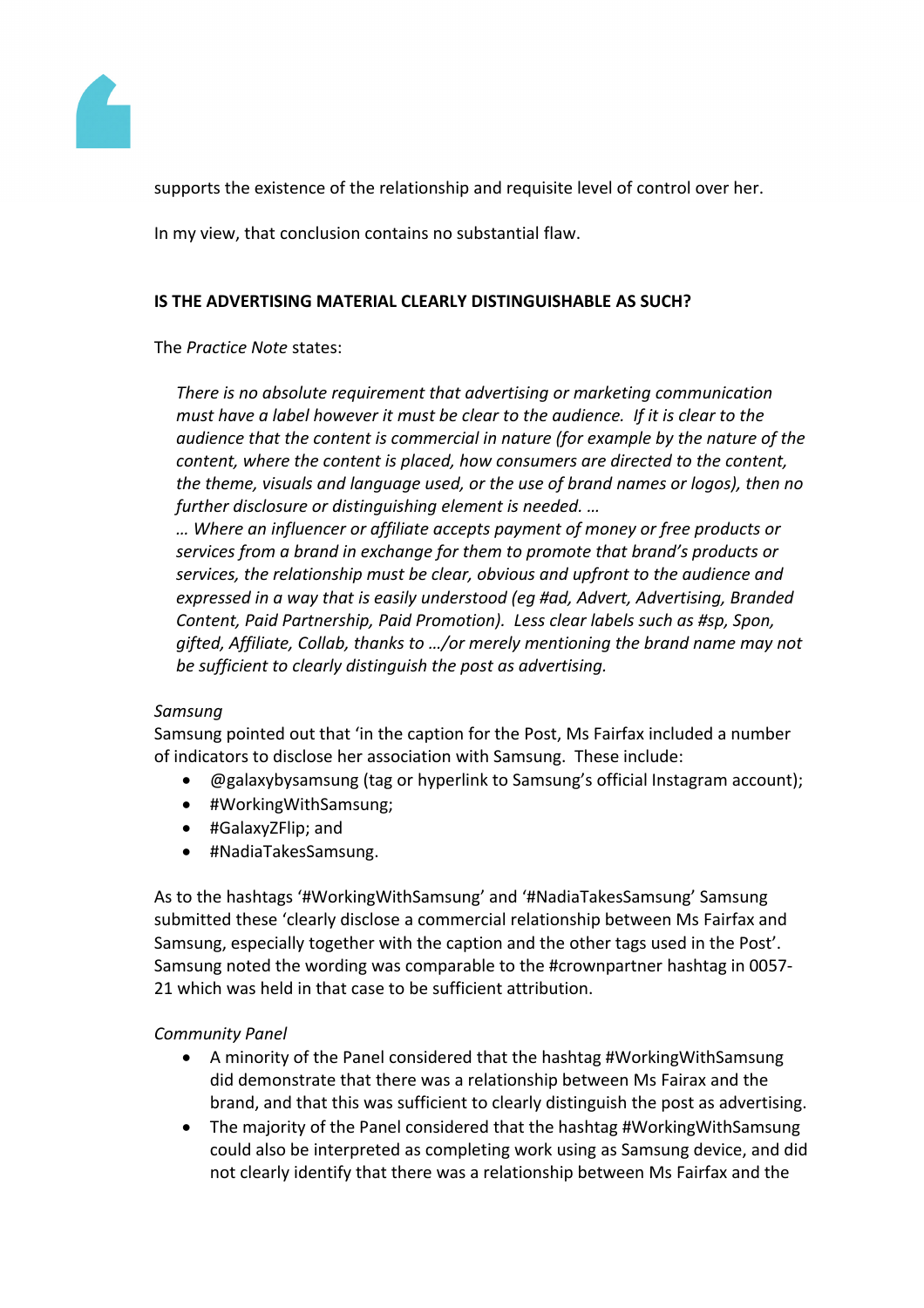

brand. The Panel considered that the use of the hashtag #WorkingWithSamsung on its own is not enough for the post to be clearly distinguishable as advertising.

Accordingly, the Panel, by majority, upheld the complaint.

## **Consideration**

I acknowledge that discrimination between these cases is often reduced to fine distinctions. Nonetheless, they do give an indication of the kinds of factors which tip the balance. The factors referred to in the Practice Note quoted earlier include:

- Multiple use of brand names or logos;
- Language;
- Nature of content is it clearly commercial;
- Visuals or theme.

## *Use of brand names or logos*

Findings of breach for being insufficiently distinguishable as advertising arose in:

- 0160-21: tagging the brand but no hashtags demonstrating the relationship and nothing in the wording of the caption;
- 0165-21: featuring the product and a single reference to the brand's Instagram handle;
- 0136-21: tagging the brand on its own;
- 0222-21: nothing in the wording of the caption, no hashtags, no explanation of why the product was involved in the post.

By contrast, as Samsung notes, in 0057-21, the caption referred to the brand and there were two hashtags referring to the brand, accompanied by a hashtag at the foot of the advertisement #crownpartner.

The existing cases indicate that a reference to a brand in a hashtag or handle on its own is insufficient attribution.

By contrast, if the caption wording mentions the brand, coupled with more references to hashtags or other references to the brand or the product, coupled with a hashtag in some form which indicates the relationship this appears to be sufficient attribution.

This survey of the cases suggests, on the evidence, that Ms Fairfax's post is more aligned with the 'sufficient attribution' than the 'insufficient attribution' cases. Her caption refers to the Instagram account of Samsung - '@galaxybysamsung', the material contains several other Samsung references, namely, the hashtags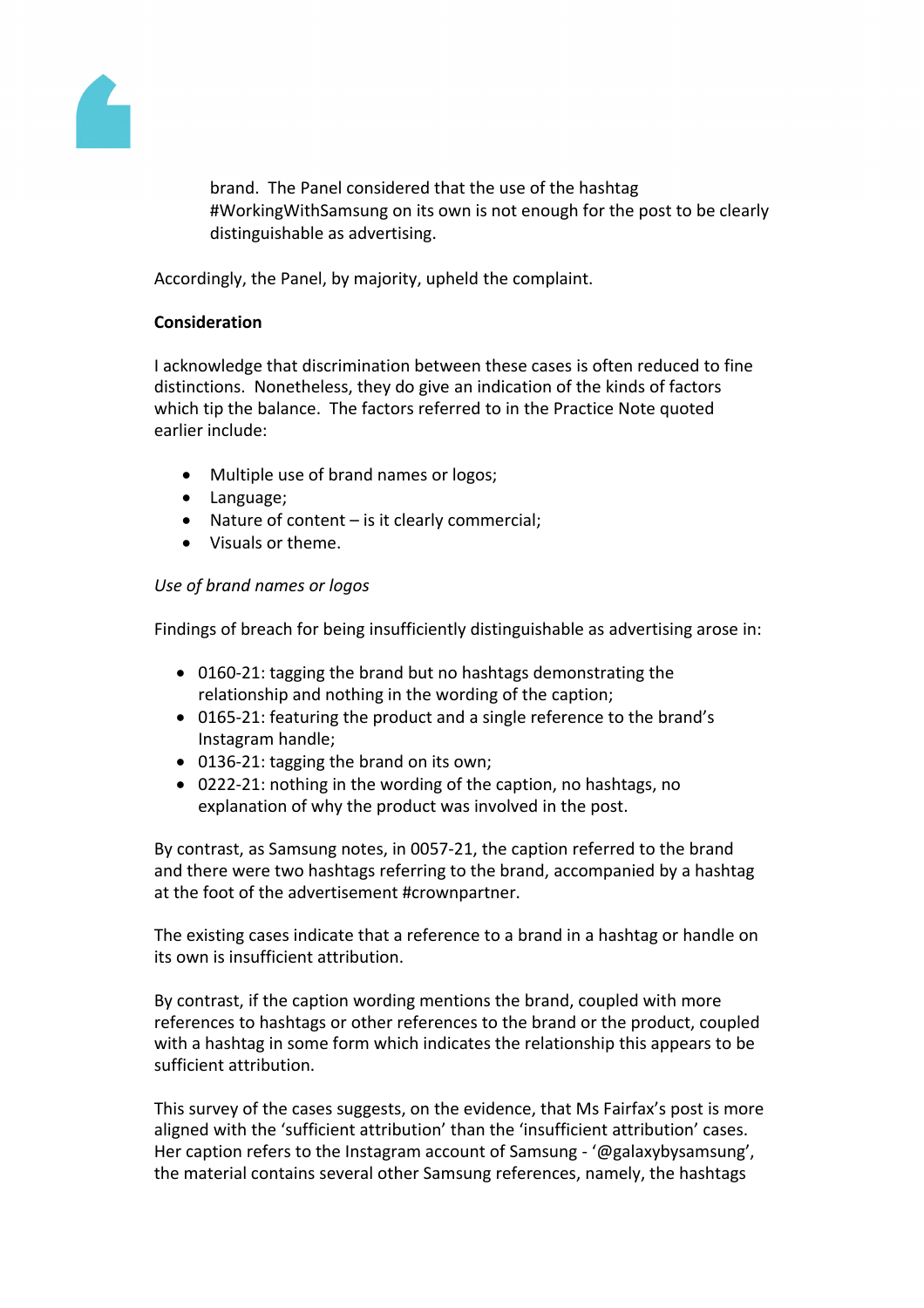

#WorkingWithSamsung' and #GalaxyZFlip as well as #NadiaTakesSamsung. The caption also reads Z FLIP(ing) around' which is a further reference to Samsung's new phone. In summary, the post contains multiple references to the brand owner and the product.

#### *Language*

Apart from the many references to the brand owner and to the product, the hashtag #WorkingWithSamsung' is similar in meaning to the equivalent '#crownpartner'.

The word 'partner' is defined as 'an associate with another as a principal or contributor… in a joint venture': *Macquarie Concise Dictionary* (5th edn, 2009) 916. In the hashtag '#workingwithsamsung', the expression 'working with' suggests a common enterprise. This meaning is supported by at least one of the definitions of 'working', namely, 'that performs the work of a business': *Macquarie Concise Dictionary* (5th edn, 2009) 1461. The definitions of the two hashtags have equivalent meanings.

#### *Nature of content – is it clearly commercial*

The Panel's earlier finding under the first test – is the post 'advertising or marketing communication' - supports a finding in support of their content being commercial in nature. In addition, the virtual absence of social content, also supports this finding.

#### *Visuals, or theme*

As discussed under the first test, the prominent focus in the post on the Z Flip phones would be artificial in a socially oriented Instagram. The conclusion on these issues reached earlier also reflect the commercial nature underpinning the post for the purpose of this second element of the tests.

Although I understand the point made by the majority of the Panel in relation to this hashtag, in my view, the factors just discussed based on the explanation in the Practice Note of the circumstances which indicate that the advertising material is clearly distinguishable as such, support a finding that this advertising was attributed to the advertiser. I note too, that the Practice Note states: 'There is no absolute requirement that advertising or marketing communication must have a label'.

In summary, it is my opinion that there was a substantial flaw in the determination of the majority of the Panel. The majority gave insufficient weight to the factors in the Code and the Practice Note, and too little weight to the evidence, as discussed. In particular, given the discussion of the factors leading to the finding that the post was clearly 'advertising or marketing communication', the same factors in combination are capable of meaning that the advertising material was commercial and was clearly distinguishable as such. In my opinion that is the case here. So too was the relationship between Ms Fairfax and Samsung, particularly in light of the hashtag #workingwithsamsung'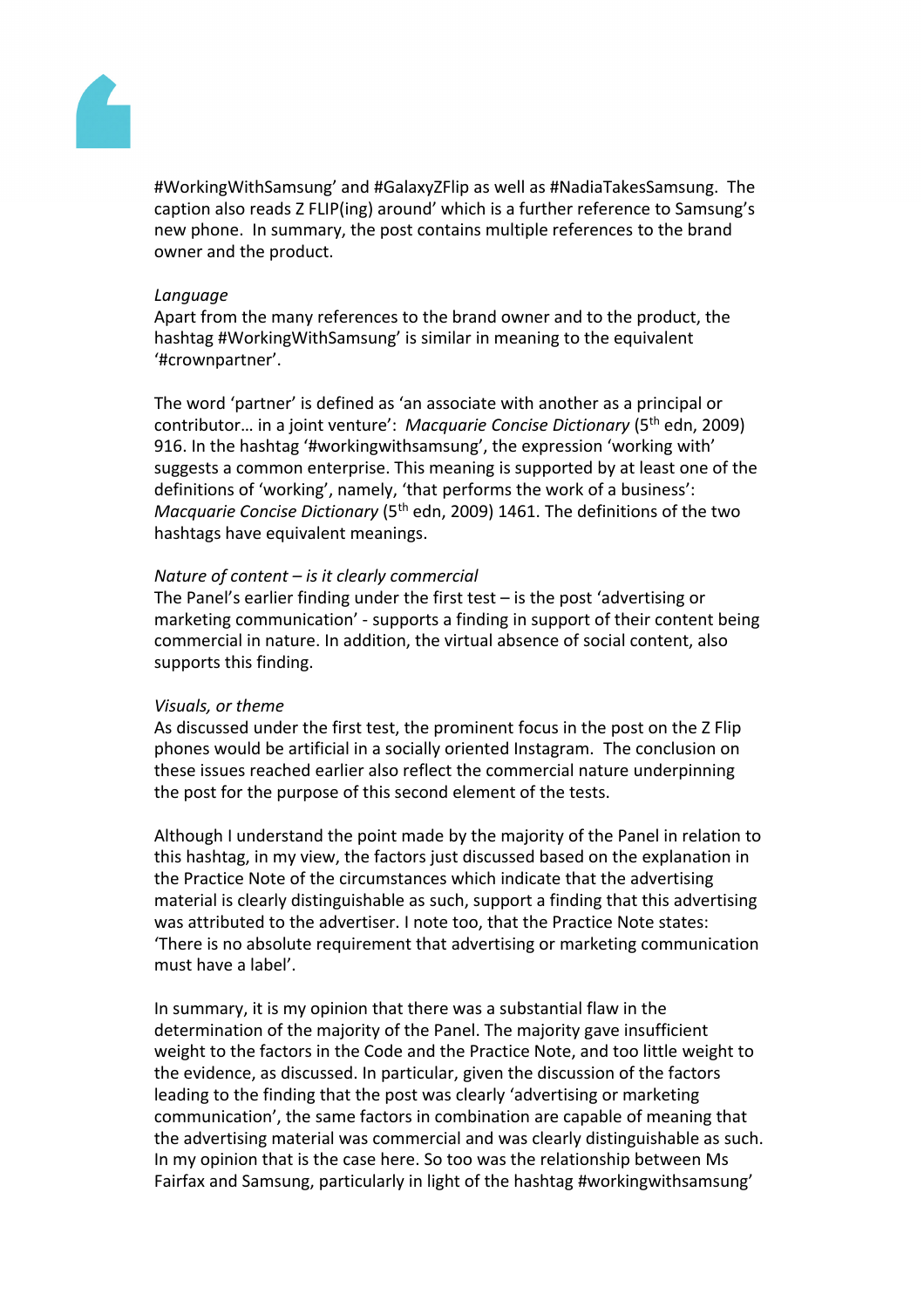

in conjunction with the other factors discussed which enabled this finding to fall within those for which 'there is no absolute requirement ... for a label'

I recommend, taking into account the factors above, that as there was a substantial flaw in the initial determination of the Panel, the case should be reconsidered by the Panel.

## **Attachment A:****whether there was an 'existing relationship'**

- **0222-21** (section 2.7 breached): *While it may be clear to some people … that this was an advertisement, the post could also be interpreted as an organic produce promotion. The Panel considered that there was nothing in the wording of the caption to the video and no hashtags which clearly demonstrated the relationship between [the influencer] and the brand and the circumstances surrounding the posting of the product.*
- **0136-21** (section 2.7 breached): 'there was nothing in the wording of the post and no hashtags which clearly demonstrated the existing relationship between [the influencer] and the brand and the circumstances surrounding the posting of the product'.
- **0165-21** (section 2.7 breached): 'there was nothing in the wording of the Instagram story and no hashtags which clearly demonstrated the relationship between the influencer and the brand and the circumstances surrounding the posting of the product.
- **0163-21** (section 2.7 breached): 'most people would not be able to see the hashtag #collab written in write on the white background. … [T]he use of the brand name and promotion of the sale was not sufficient to satisfy the Code's requirements and that the placement of the hashtag #collab was not sufficient to make it clearly distinguishable as advertising.
- **0160-21** (section 2.7 breached): [T]here was nothing in the wording of the original post and no hashtags which clearly demonstrated the relationship between [the influencer and the brand and the circumstances surrounding the posting of the product. [T]aging the brand on its own was not sufficient to satisfy the Code's requirements.
- **0057-21** (section 2.7 not breached): [T]he post refers to an achievement/award received by the advertiser and [it] considered that it would [be] unlikely a person would post about such an accolade unless they had an investment in the promotion. The Panel noted that the post contains several hashtags referred to the advertiser, including one stating #crownpartner'. … [T]he combination of the caption and the hashtags made it clear that the post was sponsored by the advertiser.
- **0158-21** (section 2.7 breached):[T]he commercial contained clear branding for the advertiser and a call to action. 'W]hile the post did not include hashtags such as #ad or #sponsored, the caption for the post includes references to the material being a TV ad as referenced by the asterisk 'incredible TV ad' and also detailed 'the influencer's ]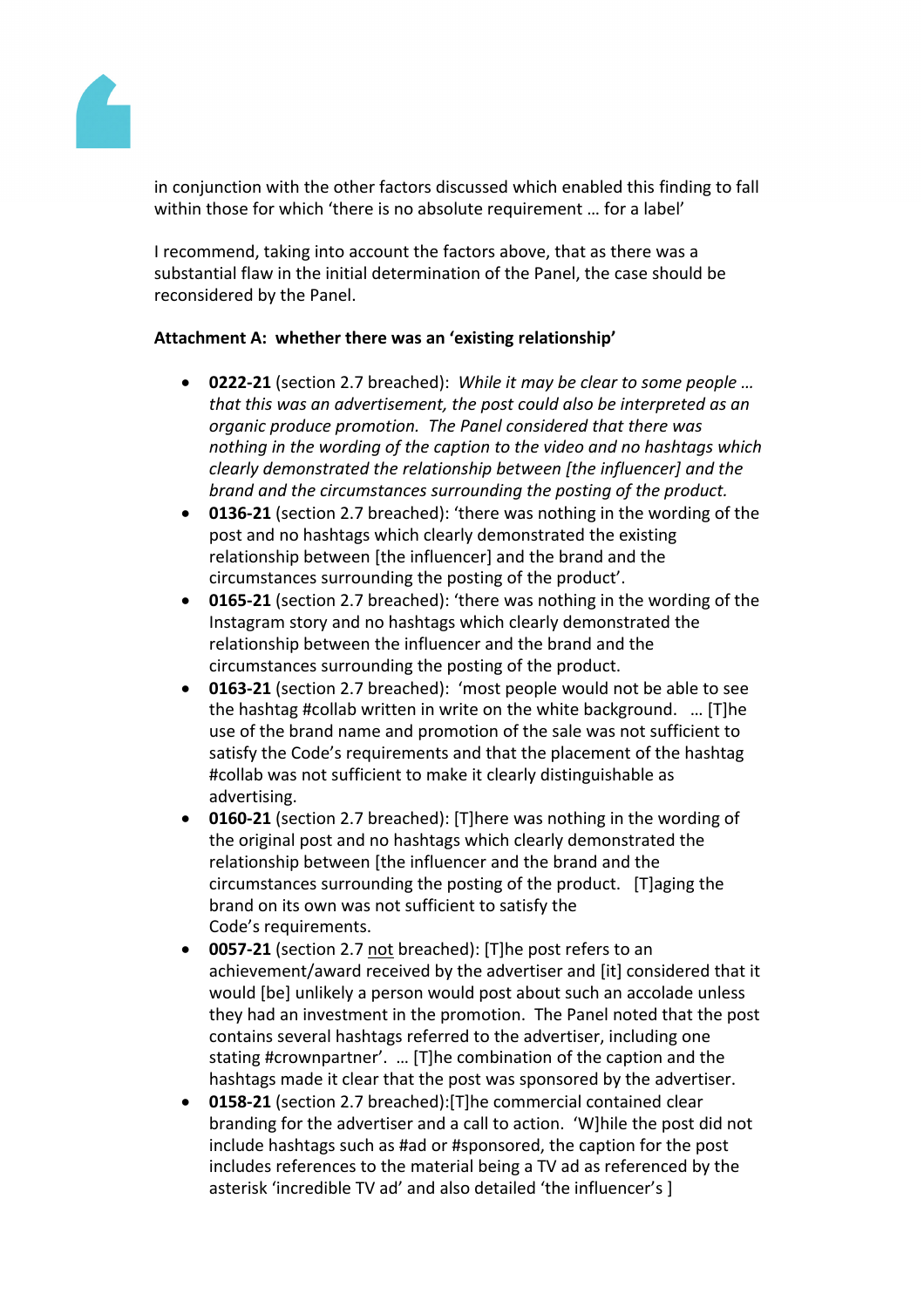

participation in filming the advertisement.

 **0190-21** (section 2.7 not breached): The Panel noted that the influencer clearly indicated on the material that the collaboration with the producer of the products had ceased and the text of the video featured several references to other brands.

## **Attachment B - ' reasonable level of control'**

- **0222-21** (section 2.7 breached) 'The Panel considered that the motivation for [the influencer] to post, although not explicitly under contract, was closely related to the commercial relationship between [the influencer] and the brand and was not organic content created without incentive. The Panel considered that the advertiser has undertaken the activity of entering into an arrangement with an influencer, and in so doing it is exercising a degree of control.'
- **0057-21** '[T]he Panel noted that the advertiser had provided a response to the case confirming that they have an agreement with [the influencer] for the production of social media material and that therefore they did have a reasonable degree of control over the post.'
- **0158-21** 'The Panel noted that as [the influencer] is an ambassador for the advertiser and that while it is not known whether the creation of this post was at the request of the advertiser, the clear relationship between [the influencer] and the brand would constitute a reasonable degree of control over the post.'
- **0190-21** The Panel noted the advertiser's response that 'they had had a previous relationship with [the influencer] … contracted for one year and that [the influencer] had met the requirements of the agreement prior to the posting of this YouTube video'. The Panel did not make a finding that this amounted to 'a reasonable degree of control'. Panel had also found that the video met the definition of advertising.

#### **THE DETERMINATION ON REVIEW**

The Ad Standards Community Panel (Panel) noted the request for review of its decision and the findings of the Independent Reviewer.

The Panel noted that the Independent Reviewer considered that there was a substantial flaw in Panel's determination. Specifically, the Independent Reviewer found that the Panel had failed to give sufficient weight to the guidance in the Practice Note and the evidence when making a determination in relation to whether the advertising material was clearly distinguishable as such.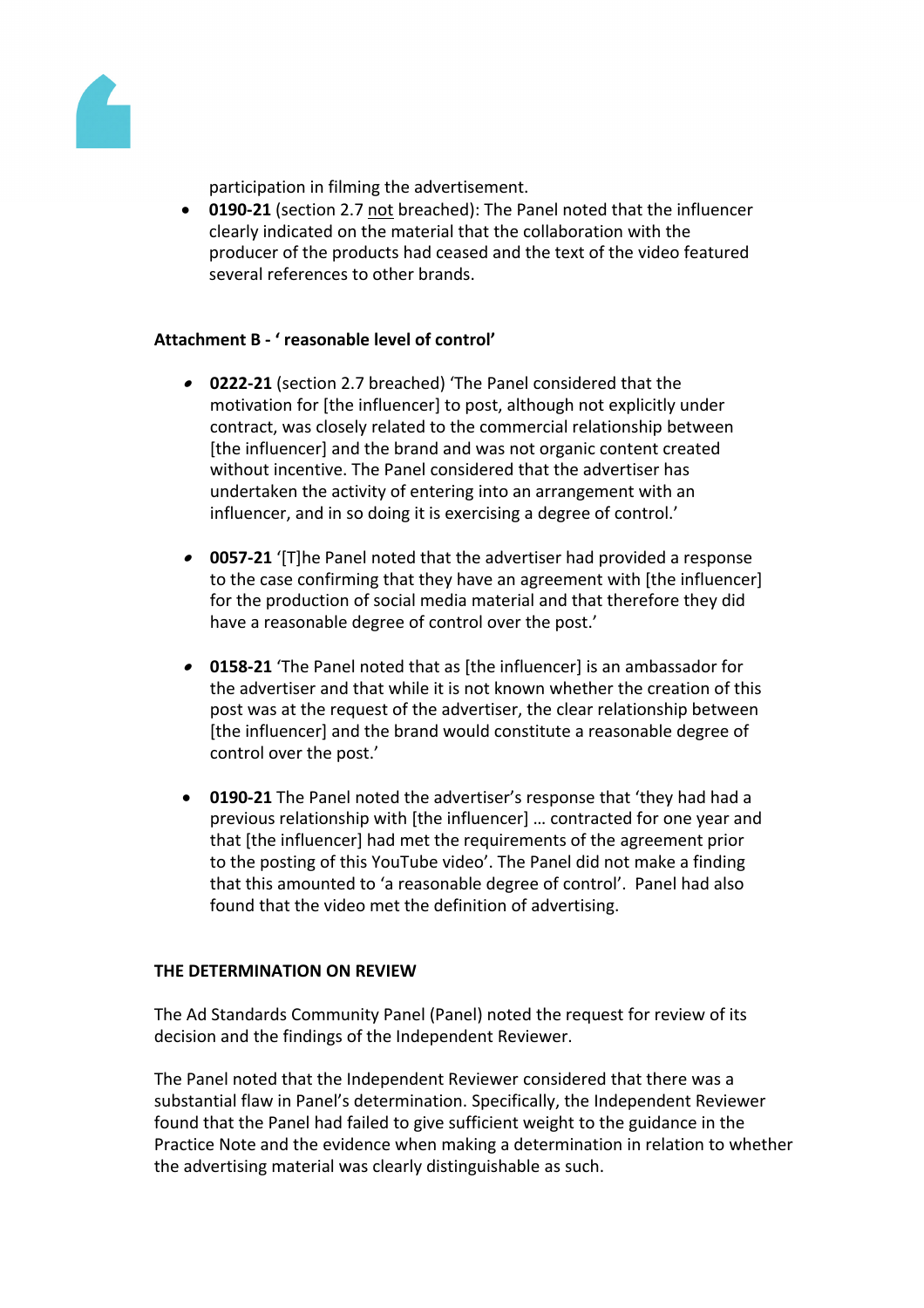

## *Section 2.7: Advertising or Marketing Communication shall be clearly distinguishable as such.*

## **Is the material advertising?**

The Panel noted the Independent Reviewer's confirmation of the Panel's initial decision that the material constituted advertising, and that this aspect was not in need of review.

#### **Is the advertising material clearly distinguishable as such?**

The Panel noted that it needed to reconsider the case under Section 2.7 of the AANA Code of Ethics taking into account the Independent Reviewer's recommendation and comments.

The Panel noted the Practice Note for the Code states:

*"There is no absolute requirement that advertising or marketing communication must have a label however it must be clear to the audience. If it is clear to the audience that the content is commercial in nature (for example by the nature of the content, where the content is placed, how consumers are directed to the content, the theme, visuals and language used, or the use of brand names or logos), then no further disclosure or distinguishing element is needed…."*

*"…Influencer and affiliate marketing often appears alongside organic/genuine user generated content and is often less obvious to the audience. Where an influencer or affiliate accepts payment of money or free products or services from a brand in exchange for them to promote that brand's products or services, the relationship must be clear, obvious and upfront to the audience and expressed in a way that is easily understood (e.g. #ad, Advert, Advertising, Branded Content, Paid Partnership, Paid Promotion). Less clear labels such as #sp, Spon, gifted, Affiliate, Collab, thanks to… or merely mentioning the brand name may not be sufficient to clearly distinguish the post as advertising."*

The Panel noted that it had considered a similar issue in case 0057-21, in which:

*"The Panel noted that the post refers to an achievement/award received by the advertiser, and considered that it would unlikely a person would post about such an accolade unless they had an investment in the promotion. The Panel noted that the post contains several hashtags referring to the advertiser, including one stating #crownpartner. The Panel considered that the combination of the caption and the hashtags made it clear that the post was sponsored by the advertiser."*

The Panel noted that it had also considered a similar issue in case 0130-21, in which:

*"The Panel noted that the caption for the advertisement included information relating to where the product could be purchased and considered that this would be an*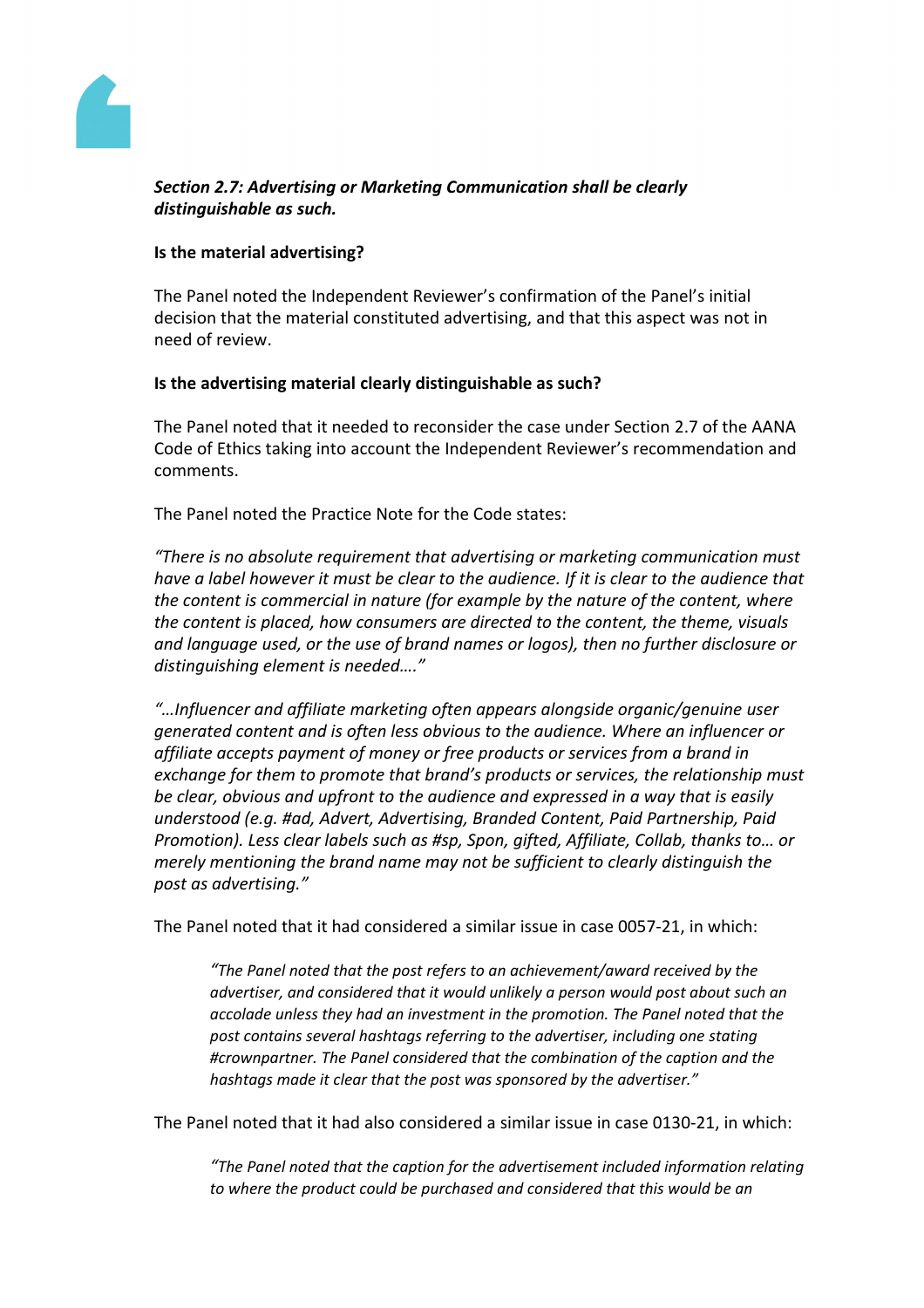

*indication to some members of the community that this was a commercial post. However, the Panel considered that not all members of the community would be able to identify this as advertising based on this description alone. The Panel noted that since the complaint had been received the advertiser had added #ad and a paid promotion tag to the advertisement. The Panel considered that before these additions the post was not clearly distinguishable as advertising."*

The Panel noted that in order to make a determination on whether the material was clearly distinguishable it needed to consider the nature of the content, where the content is placed, how consumers are directed to the content, the theme, visuals and language used and the use of brand names or logos.

#### *The nature of the content*

The Panel noted that the clear focus of the post was on promoting the new Samsung phone. The phone was mentioned by name in the caption and in a hashtag and in both images the women are shown holding and looking at their phones. While there is some focus on the women in the post, the main focus is on promoting the phone. Overall, the Panel considered that the post was clearly commercial in nature.

*The placement of the content and how consumers are directed to the content* The Panel noted that the majority of consumers who saw this content would have been followers of the @nadiafairfax account, or people looking at or following one of the hashtags used in the account. The Panel noted that the relevant audience provision had been removed from the Code in February 2021, however the placement of the content on the @nadiafairfax account and the use of brand hashtags would indicate that this advertisement was targeted at people already following Ms Fairfax who would be aware of her involvement with the brand, or who were interested in the product being promoted.

#### *The theme, visuals and language used*

As noted above, the Panel considered that the clear focus of the post is on the phones and the women using the phones. The Panel noted that in both images the phones are shown prominently, and the caption mentions the brand three times in tags and hashtags and the name of the phone twice.

The Panel considered that there is also some focus on the women and their outfits. The Panel noted that while this post was in line with a fashion event, there is no mention of the event in the caption of the post.

Overall, the Panel considered that the theme, visuals and language of the advertisement highlighted the focus on the brand and promotion of the phone.

#### *Use of brand names or logos*

The Panel noted that the brand name Samsung was used three times in the post (@galaxybysamsung, #WorkingWithSamsung #NadiaTakesSamsung) and the phone name was referenced twice (Z FLIP(ing) around, #GalaxyZFlip). The Panel considered